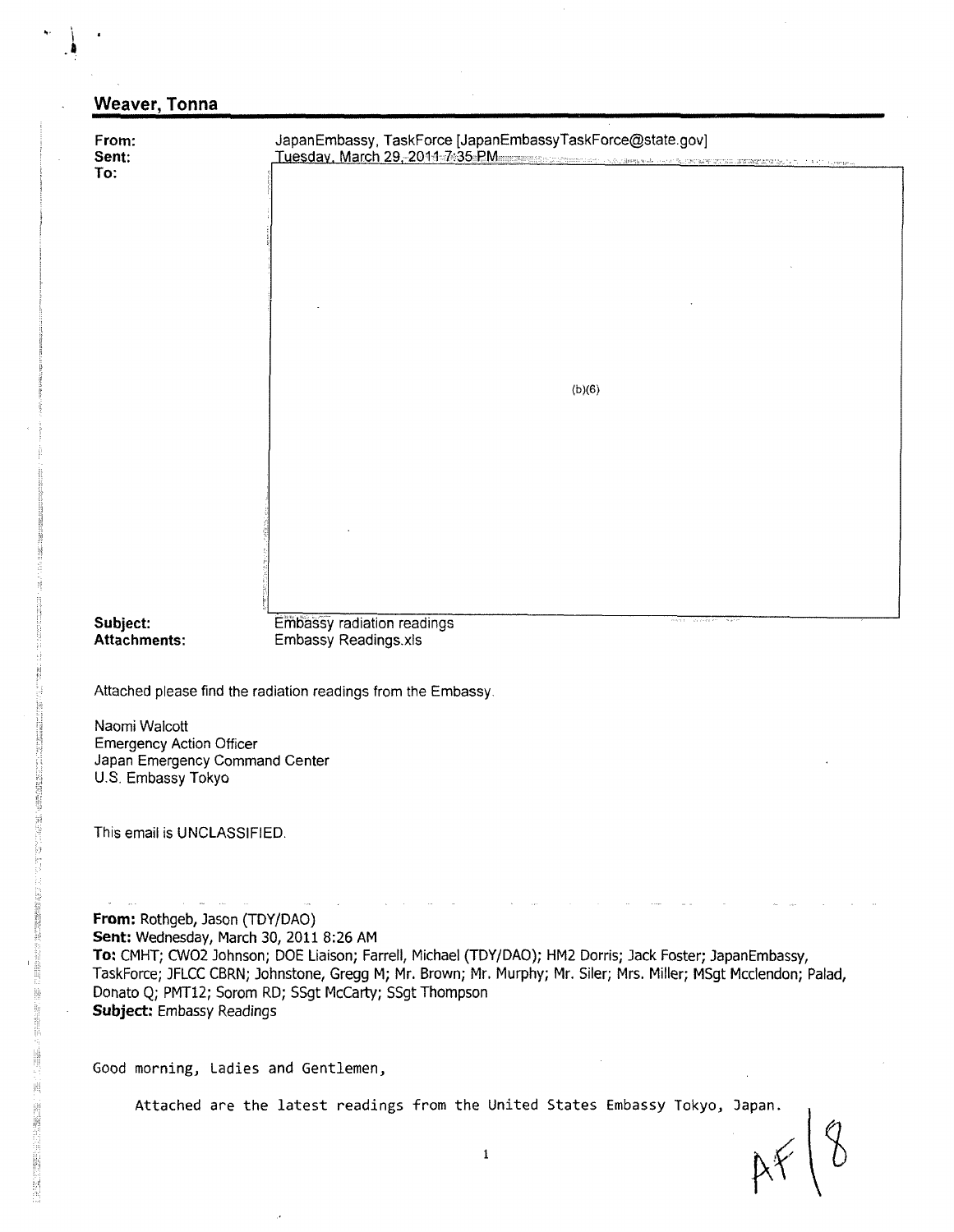R/S Sergeant Rothgeb, Jason A. (2300-1100) Sergeant Ravelo, Jaclyn L. (1100-2300  $(b)(6)$   $\left| \text{(cell)} \right|$ 

This email is **UNCLASSIFIED.**

l.

 $\pmb{\mathfrak{c}}$ 

ELECTRONIC NEWSFILM

resulted."

 $\ddot{\phantom{a}}$ 

 $\sim$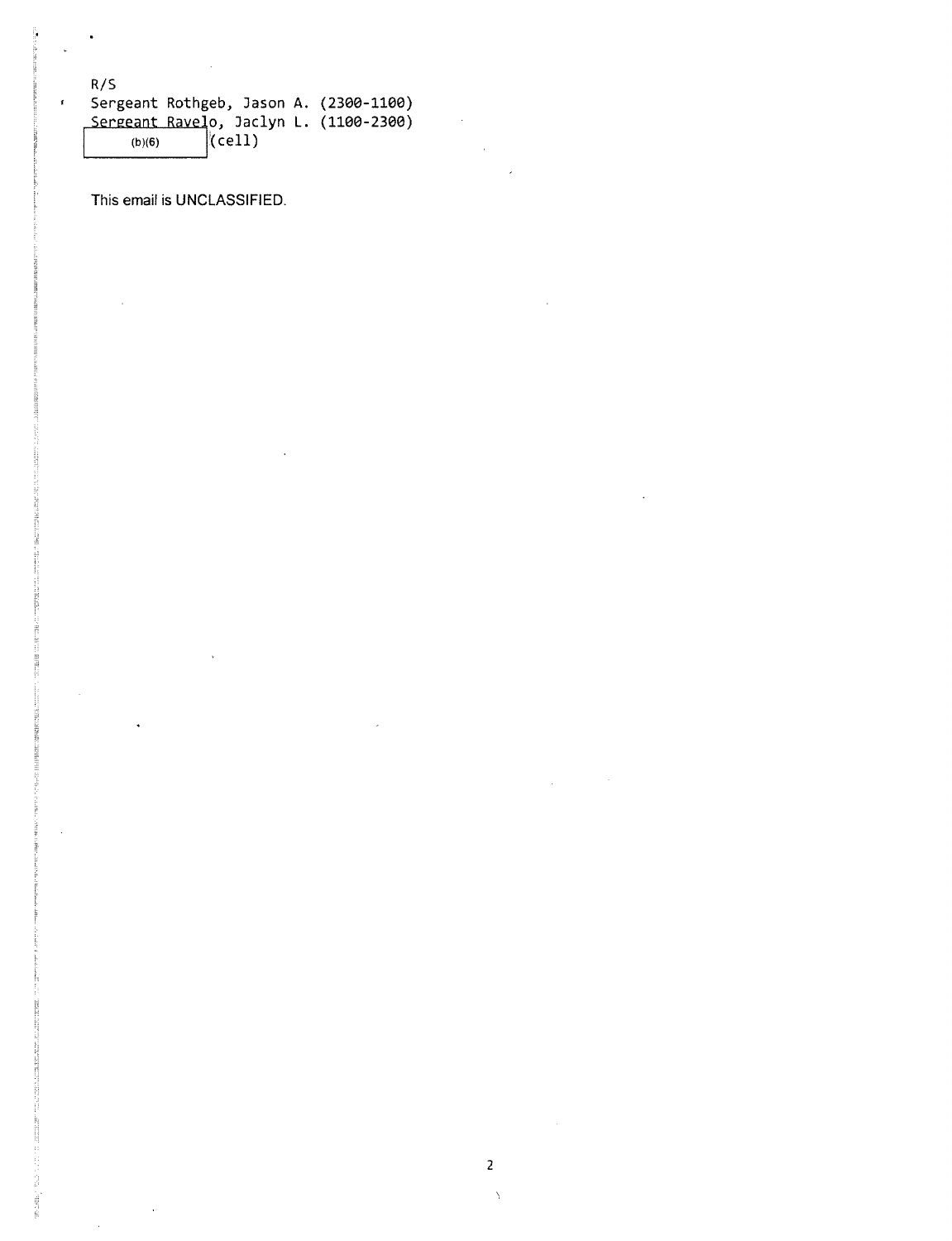|  | New information since last report |
|--|-----------------------------------|
|  |                                   |

| Measurement Date.   Measurement Type.   Raw Value<br>Measurement Unit<br>√⊾ ≹Eat/Lon and col≸.<br><b>Equipment Used</b><br>Location<br>film.<br>0930 20110325<br>0.023<br>mR/h<br>35.668 139.743<br>Gamma<br><b>Embassy Rooftop</b><br>AN/PDR-77 S/N 00463C<br>1130 20110325<br>0.027<br>Gamma<br>mR/h<br>35.668 139.743<br><b>Embassy Rooftop</b><br>AN/PDR-77 S/N 00463C<br>1343 20110325<br>0.024<br>Gamma<br>mR/h<br>35.668 139.743<br>AN/PDR-77 S/N 00463C<br><b>Embassy Rooftop</b><br>1530 20110325<br>0.021<br>Gamma<br>mR/h<br><b>Embassy Rooftop</b><br>35.668 139.743<br>AN/PDR-77 S/N 00463C<br>1742 20110325<br>0.044<br>Gamma<br>mR/h<br>Embassy Rooftop<br>35.668 139.743<br>AN/PDR-77 S/N 00463C<br>2000 20110325<br>0.026<br>m <sub>R/h</sub><br>Gamma<br>Embassy Rooftop<br>35.668 139.743<br>AN/PDR-77 S/N 00463C<br>2200 20110325<br>Gamma<br>0.024<br>mR/h<br><b>Embassy Rooftop</b><br>35.668 139.743<br>AN/PDR-77 S/N 00463C<br>0001 20110326<br>0.027<br>Gamma<br>mR/h<br>35.668 139.743<br>AN/PDR-77 S/N 00463C<br>Embassy Rooftop<br>0200 20110326<br>0.030<br>mR/h<br>35.668 139.743<br>AN/PDR-77 S/N 00463C<br>Gamma<br>Embassy Rooftop<br>0400 20110326<br>0.018<br>mR/h<br>AN/PDR-77 S/N 00463C<br>Gamma<br><b>Embassy Rooftop</b><br>35.668<br>139.743<br>0600 20110326<br>0.017<br>mR/h<br>Gamma<br><b>Embassy Rooftop</b><br>35.668 139.743<br>AN/PDR-77 S/N 00463C<br>0800 20110326<br>0.022<br>Gamma<br>mR/h<br><b>Embassy Rooftop</b><br>35.668 139.743<br>AN/PDR-77 S/N 00463C<br>1020 20110326<br>0.025<br>mR/h<br>35.668 139.743<br>AN/PDR-77 S/N 00463C<br>Gamma<br>Embassy Rooftop<br>1200 20110326<br>0.028<br>Gamma<br>mR/h<br>Embassy Rooftop<br>35.668 139.743<br>AN/PDR-77 S/N 00463C<br>1400 20110326<br>0.030<br>mR/h<br>Gamma<br><b>Embassy Rooftop</b><br>35.668 139.743<br>AN/PDR-77 S/N 00463C<br>1600 20110326<br>Gamma<br>0.016<br>mR/h<br>35.668 139.743<br>AN/PDR-77 S/N 00463C<br>Embassy Rooftop<br>1800 20110326<br>0.026<br>mR/h<br>35.668 139.743<br>Gamma<br>Embassy Rooftop<br>AN/PDR-77 S/N 00463C<br>2000 20110326<br>0.023<br>Gamma<br>mR/h<br>35.668 139.743<br>AN/PDR-77 S/N 00463C<br>Embassy Rooftop<br>2200 20110326<br>0.024<br>mR/h<br>35.668<br>Gamma<br>Embassy Rooftop<br>139.743<br>AN/PDR-77 S/N 00463C<br>0001 20110327<br>0.029<br>mR/h<br>Gamma<br><b>Embassy Rooftop</b><br>35.668 139.743<br>AN/PDR-77 S/N 00463C<br>0200 20110327<br>0.028<br>Gamma<br>mR/h<br>Embassy Rooftop<br>35.668 139.743<br>AN/PDR-77 S/N 00463C<br>0400 20110327<br>0.031<br>mR/h<br>35.668 139.743<br>Gamma<br>Embassy Rooftop<br>AN/PDR-77 S/N 00463C<br>0600 20110327<br>0.024<br>Gamma<br>mR/h<br><b>Embassy Rooftop</b><br>35.668 139.743<br>AN/PDR-77 S/N 00463C<br>0800 20110327<br>Gamma<br>0.026<br>mR/h<br>35.668<br>Embassy Rooftop<br>139.743<br>AN/PDR-77<br>S/N 00463C<br>1000 20110327<br>0.022<br>mR/h<br><b>Embassy Rooftop</b><br>35.668 139.743<br>AN/PDR-77 S/N 00463C<br>Gamma<br>1200 20110327<br>0.019<br>mR/h<br>Gamma<br>Embassy Rooftop<br>35.668 139.743<br>AN/PDR-77 S/N 00463C<br>1400 20110327<br>0.021<br>mR/h<br>35.668 139.743<br>Gamma<br>Embassy Rooftop<br>AN/PDR-77 S/N 00463C<br>1600 20110327<br>Gamma<br>0.020<br>mR/h<br><b>Embassy Rooftop</b><br>35.668 139.743<br>AN/PDR-77 S/N 00795C<br>1800 20110327<br>0.020<br>mR/h<br>Gamma<br>Embassy Rooftop<br>35.668 139.743<br>AN/PDR-77 S/N 00795C<br>2000 20110327<br>0.023<br>Gamma<br>mR/h<br>Embassy Rooftop<br>35.668 139.743<br>AN/PDR-77 S/N 00795C<br>2200 20110327<br>0.022<br>Gamma<br>mR/h<br>35.668 139.743<br>AN/PDR-77 S/N 00795C<br>Embassy Rooftop<br>0001 20110328<br>Gamma<br>0.026<br>mR/h<br>Embassy Rooftop<br>35.668<br>139.743<br>AN/PDR-77 S/N 00795C<br>0200 20110328<br>0.032<br>mR/h<br>35.668 139.743<br>AN/PDR-77 S/N 00795C<br>Gamma<br>Embassy Rooftop<br>0400 20110328<br>Gamma<br>0.014<br>mR/h<br>35.668<br>139.743<br>AN/PDR-77 S/N 00795C<br><b>Embassy Rooftop</b><br>0600 20110328<br>0.017<br>mR/h<br><b>Embassy Rooftop</b><br>35.668<br>139.743<br>AN/PDR-77 S/N 00795C<br>Gamma<br>0800 20110328<br>0.024<br>Gamma<br>mR/h<br><b>Embassy Rooftop</b><br>35.668<br>139.743<br>AN/PDR-77 S/N 00795C<br>1000 20110328<br>0.033<br>Gamma<br>mR/h<br><b>Embassy Rooftop</b><br>35.668 139.743<br>AN/PDR-77 S/N 00795C<br>1200 20110328<br>0.023<br>mR/h<br>Gamma<br>35.668 139.743<br>AN/PDR-77 S/N 00795C<br>Embassy Rooftop<br>1400 20110328<br>0.028<br>mR/h<br>35.668 139.743<br>AN/PDR-77 S/N 00795C<br>Gamma<br>Embassy Rooftop<br>1600 20110328<br>0.020<br>Gamma<br>mR/h<br>Embassy Rooftop<br>35.668<br>139.743<br>AN/PDR-77 S/N 00795C<br>1800 20110328<br>Gamma<br>0.024<br>mR/h<br><b>Embassy Rooftop</b><br>35.668 139.743<br>AN/PDR-77 S/N 00795C<br>2000 20110328<br>0.022<br>Gamma<br>mR/h<br>35.668 139.743<br>AN/PDR-77 S/N 00795C<br>Embassy Rooftop<br>2200 20110328<br>0.025<br>mR/h<br>Embassy Rooftop<br>35.668 139.743<br>AN/PDR-77 S/N 00795C<br>Gamma<br>0001 20110329<br>Gamma<br>0.016<br>mR/h<br><b>Embassy Rooftop</b><br>35.668 139.743<br>AN/PDR-77 S/N 00795C<br>0200 20110329<br>Gamma<br>0.021<br>mR/h<br>35.668 139.743<br>AN/PDR-77 S/N 00795C<br>Embassy Rooftop<br>0400 20110329<br>0.019<br>Gamma<br>mR/h<br><b>Embassy Rooftop</b><br>35.668 139.743<br>AN/PDR-77 S/N 00795C<br>0600 20110329<br>0.022<br>Gamma<br>mR/h<br>Embassy Rooftop<br>35.668 139.743<br>AN/PDR-77 S/N 00795C<br>0800 20110329<br>0.020<br>mR/h<br>139.743<br>Gamma<br>Embassy Rooftop<br>35.668<br>AN/PDR-77 S/N 00795C<br>1000 20110329<br>0.026<br>mR/h<br>Gamma<br><b>Embassy Rooftop</b><br>35.668 139.743<br>AN/PDR-77 S/N 00795C<br>1200 20110329<br>0.026<br>Gamma<br>mR/h<br><b>Embassy Rooftop</b><br>35.668 139.743<br>AN/PDR-77 S/N 00795C<br>1400 20110329<br>0.046<br>Gamma<br>mR/h<br>Embassy Rooftop<br>35.668 139.743<br>AN/PDR-77 S/N 00795C<br>1600 20110329<br>0.035<br>Gamma<br>mR/h<br>35.668 139.743<br>AN/PDR-77 S/N 00795C<br>Embassy Rooftop<br>1800 20110329<br>Gamma<br>0.023<br>mR/h<br>35.668<br>139.743<br>AN/PDR-77 S/N 00795C<br>Embassy Rooftop<br>2000 20110329<br>0.027<br>mR/h<br>35.668 139.743<br>AN/PDR-77 S/N 00795C<br>Gamma<br>Embassy Rooftop<br>2200 20110329<br>35.668 139.743<br>0.022<br>Gamma<br>mR/h<br><b>Embassy Rooftop</b><br>AN/PDR-77 S/N 00795C<br>0001 20110330<br>0.021<br>mR/h<br>35.668<br>Gamma<br><b>Embassy Rooftop</b><br>139.743<br>AN/PDR-77 S/N 00795C<br>0200 20110330<br>Gamma<br>0.022<br>mR/h<br>Embassy Rooftop<br>35.668<br>139.743<br>AN/PDR-77 S/N 00795C<br>0400 20110330<br>Gamma<br>0.018<br>mR/h<br>35.668<br>139.743<br>AN/PDR-77 S/N 00795C<br>Embassy Rooftop<br>0600 20110330<br>0.021<br>mR/h<br>35.668 139.743<br>Gamma<br>Embassy Rooftop<br>AN/PDR-77 S/N 00795C<br>10800 20110330<br>52<br>Gamma<br>XW<br>. ಸಂ:0.021<br>a M<br>とうこう<br>mR/h 2008<br>35.668 139.743<br>AN/PDR-77 S/N 00795C<br><b>Embassy Rooftop</b><br>exa<br>na ar St | <b>Marine Corps Monitoring Equipment</b> |       |  |      |                 |                |                      |  |  |  |  |  |
|--------------------------------------------------------------------------------------------------------------------------------------------------------------------------------------------------------------------------------------------------------------------------------------------------------------------------------------------------------------------------------------------------------------------------------------------------------------------------------------------------------------------------------------------------------------------------------------------------------------------------------------------------------------------------------------------------------------------------------------------------------------------------------------------------------------------------------------------------------------------------------------------------------------------------------------------------------------------------------------------------------------------------------------------------------------------------------------------------------------------------------------------------------------------------------------------------------------------------------------------------------------------------------------------------------------------------------------------------------------------------------------------------------------------------------------------------------------------------------------------------------------------------------------------------------------------------------------------------------------------------------------------------------------------------------------------------------------------------------------------------------------------------------------------------------------------------------------------------------------------------------------------------------------------------------------------------------------------------------------------------------------------------------------------------------------------------------------------------------------------------------------------------------------------------------------------------------------------------------------------------------------------------------------------------------------------------------------------------------------------------------------------------------------------------------------------------------------------------------------------------------------------------------------------------------------------------------------------------------------------------------------------------------------------------------------------------------------------------------------------------------------------------------------------------------------------------------------------------------------------------------------------------------------------------------------------------------------------------------------------------------------------------------------------------------------------------------------------------------------------------------------------------------------------------------------------------------------------------------------------------------------------------------------------------------------------------------------------------------------------------------------------------------------------------------------------------------------------------------------------------------------------------------------------------------------------------------------------------------------------------------------------------------------------------------------------------------------------------------------------------------------------------------------------------------------------------------------------------------------------------------------------------------------------------------------------------------------------------------------------------------------------------------------------------------------------------------------------------------------------------------------------------------------------------------------------------------------------------------------------------------------------------------------------------------------------------------------------------------------------------------------------------------------------------------------------------------------------------------------------------------------------------------------------------------------------------------------------------------------------------------------------------------------------------------------------------------------------------------------------------------------------------------------------------------------------------------------------------------------------------------------------------------------------------------------------------------------------------------------------------------------------------------------------------------------------------------------------------------------------------------------------------------------------------------------------------------------------------------------------------------------------------------------------------------------------------------------------------------------------------------------------------------------------------------------------------------------------------------------------------------------------------------------------------------------------------------------------------------------------------------------------------------------------------------------------------------------------------------------------------------------------------------------------------------------------------------------------------------------------------------------------------------------------------------------------------------------------------------------------------------------------------------------------------------------------------------------------------------------------------------------------------------------------------------------------------------------------------------------------------------------------------------------------------------------------------------------------------------------------------------------------------------------------------------------------------------------------------------------------------------------------------------------------------------------------------------------------------------------------------------------------------------------------------------------------------------------------------------------------------------------------------------------------------------------------------------------------------------------------------------------------------------------------------------------------|------------------------------------------|-------|--|------|-----------------|----------------|----------------------|--|--|--|--|--|
|                                                                                                                                                                                                                                                                                                                                                                                                                                                                                                                                                                                                                                                                                                                                                                                                                                                                                                                                                                                                                                                                                                                                                                                                                                                                                                                                                                                                                                                                                                                                                                                                                                                                                                                                                                                                                                                                                                                                                                                                                                                                                                                                                                                                                                                                                                                                                                                                                                                                                                                                                                                                                                                                                                                                                                                                                                                                                                                                                                                                                                                                                                                                                                                                                                                                                                                                                                                                                                                                                                                                                                                                                                                                                                                                                                                                                                                                                                                                                                                                                                                                                                                                                                                                                                                                                                                                                                                                                                                                                                                                                                                                                                                                                                                                                                                                                                                                                                                                                                                                                                                                                                                                                                                                                                                                                                                                                                                                                                                                                                                                                                                                                                                                                                                                                                                                                                                                                                                                                                                                                                                                                                                                                                                                                                                                                                                                                                                                                                                                                                                                                                                                                                                                                                                                                                                                                                                                                                                                            |                                          |       |  |      |                 |                |                      |  |  |  |  |  |
|                                                                                                                                                                                                                                                                                                                                                                                                                                                                                                                                                                                                                                                                                                                                                                                                                                                                                                                                                                                                                                                                                                                                                                                                                                                                                                                                                                                                                                                                                                                                                                                                                                                                                                                                                                                                                                                                                                                                                                                                                                                                                                                                                                                                                                                                                                                                                                                                                                                                                                                                                                                                                                                                                                                                                                                                                                                                                                                                                                                                                                                                                                                                                                                                                                                                                                                                                                                                                                                                                                                                                                                                                                                                                                                                                                                                                                                                                                                                                                                                                                                                                                                                                                                                                                                                                                                                                                                                                                                                                                                                                                                                                                                                                                                                                                                                                                                                                                                                                                                                                                                                                                                                                                                                                                                                                                                                                                                                                                                                                                                                                                                                                                                                                                                                                                                                                                                                                                                                                                                                                                                                                                                                                                                                                                                                                                                                                                                                                                                                                                                                                                                                                                                                                                                                                                                                                                                                                                                                            |                                          |       |  |      |                 |                |                      |  |  |  |  |  |
|                                                                                                                                                                                                                                                                                                                                                                                                                                                                                                                                                                                                                                                                                                                                                                                                                                                                                                                                                                                                                                                                                                                                                                                                                                                                                                                                                                                                                                                                                                                                                                                                                                                                                                                                                                                                                                                                                                                                                                                                                                                                                                                                                                                                                                                                                                                                                                                                                                                                                                                                                                                                                                                                                                                                                                                                                                                                                                                                                                                                                                                                                                                                                                                                                                                                                                                                                                                                                                                                                                                                                                                                                                                                                                                                                                                                                                                                                                                                                                                                                                                                                                                                                                                                                                                                                                                                                                                                                                                                                                                                                                                                                                                                                                                                                                                                                                                                                                                                                                                                                                                                                                                                                                                                                                                                                                                                                                                                                                                                                                                                                                                                                                                                                                                                                                                                                                                                                                                                                                                                                                                                                                                                                                                                                                                                                                                                                                                                                                                                                                                                                                                                                                                                                                                                                                                                                                                                                                                                            |                                          |       |  |      |                 |                |                      |  |  |  |  |  |
|                                                                                                                                                                                                                                                                                                                                                                                                                                                                                                                                                                                                                                                                                                                                                                                                                                                                                                                                                                                                                                                                                                                                                                                                                                                                                                                                                                                                                                                                                                                                                                                                                                                                                                                                                                                                                                                                                                                                                                                                                                                                                                                                                                                                                                                                                                                                                                                                                                                                                                                                                                                                                                                                                                                                                                                                                                                                                                                                                                                                                                                                                                                                                                                                                                                                                                                                                                                                                                                                                                                                                                                                                                                                                                                                                                                                                                                                                                                                                                                                                                                                                                                                                                                                                                                                                                                                                                                                                                                                                                                                                                                                                                                                                                                                                                                                                                                                                                                                                                                                                                                                                                                                                                                                                                                                                                                                                                                                                                                                                                                                                                                                                                                                                                                                                                                                                                                                                                                                                                                                                                                                                                                                                                                                                                                                                                                                                                                                                                                                                                                                                                                                                                                                                                                                                                                                                                                                                                                                            |                                          |       |  |      |                 |                |                      |  |  |  |  |  |
|                                                                                                                                                                                                                                                                                                                                                                                                                                                                                                                                                                                                                                                                                                                                                                                                                                                                                                                                                                                                                                                                                                                                                                                                                                                                                                                                                                                                                                                                                                                                                                                                                                                                                                                                                                                                                                                                                                                                                                                                                                                                                                                                                                                                                                                                                                                                                                                                                                                                                                                                                                                                                                                                                                                                                                                                                                                                                                                                                                                                                                                                                                                                                                                                                                                                                                                                                                                                                                                                                                                                                                                                                                                                                                                                                                                                                                                                                                                                                                                                                                                                                                                                                                                                                                                                                                                                                                                                                                                                                                                                                                                                                                                                                                                                                                                                                                                                                                                                                                                                                                                                                                                                                                                                                                                                                                                                                                                                                                                                                                                                                                                                                                                                                                                                                                                                                                                                                                                                                                                                                                                                                                                                                                                                                                                                                                                                                                                                                                                                                                                                                                                                                                                                                                                                                                                                                                                                                                                                            |                                          |       |  |      |                 |                |                      |  |  |  |  |  |
|                                                                                                                                                                                                                                                                                                                                                                                                                                                                                                                                                                                                                                                                                                                                                                                                                                                                                                                                                                                                                                                                                                                                                                                                                                                                                                                                                                                                                                                                                                                                                                                                                                                                                                                                                                                                                                                                                                                                                                                                                                                                                                                                                                                                                                                                                                                                                                                                                                                                                                                                                                                                                                                                                                                                                                                                                                                                                                                                                                                                                                                                                                                                                                                                                                                                                                                                                                                                                                                                                                                                                                                                                                                                                                                                                                                                                                                                                                                                                                                                                                                                                                                                                                                                                                                                                                                                                                                                                                                                                                                                                                                                                                                                                                                                                                                                                                                                                                                                                                                                                                                                                                                                                                                                                                                                                                                                                                                                                                                                                                                                                                                                                                                                                                                                                                                                                                                                                                                                                                                                                                                                                                                                                                                                                                                                                                                                                                                                                                                                                                                                                                                                                                                                                                                                                                                                                                                                                                                                            |                                          |       |  |      |                 |                |                      |  |  |  |  |  |
|                                                                                                                                                                                                                                                                                                                                                                                                                                                                                                                                                                                                                                                                                                                                                                                                                                                                                                                                                                                                                                                                                                                                                                                                                                                                                                                                                                                                                                                                                                                                                                                                                                                                                                                                                                                                                                                                                                                                                                                                                                                                                                                                                                                                                                                                                                                                                                                                                                                                                                                                                                                                                                                                                                                                                                                                                                                                                                                                                                                                                                                                                                                                                                                                                                                                                                                                                                                                                                                                                                                                                                                                                                                                                                                                                                                                                                                                                                                                                                                                                                                                                                                                                                                                                                                                                                                                                                                                                                                                                                                                                                                                                                                                                                                                                                                                                                                                                                                                                                                                                                                                                                                                                                                                                                                                                                                                                                                                                                                                                                                                                                                                                                                                                                                                                                                                                                                                                                                                                                                                                                                                                                                                                                                                                                                                                                                                                                                                                                                                                                                                                                                                                                                                                                                                                                                                                                                                                                                                            |                                          |       |  |      |                 |                |                      |  |  |  |  |  |
|                                                                                                                                                                                                                                                                                                                                                                                                                                                                                                                                                                                                                                                                                                                                                                                                                                                                                                                                                                                                                                                                                                                                                                                                                                                                                                                                                                                                                                                                                                                                                                                                                                                                                                                                                                                                                                                                                                                                                                                                                                                                                                                                                                                                                                                                                                                                                                                                                                                                                                                                                                                                                                                                                                                                                                                                                                                                                                                                                                                                                                                                                                                                                                                                                                                                                                                                                                                                                                                                                                                                                                                                                                                                                                                                                                                                                                                                                                                                                                                                                                                                                                                                                                                                                                                                                                                                                                                                                                                                                                                                                                                                                                                                                                                                                                                                                                                                                                                                                                                                                                                                                                                                                                                                                                                                                                                                                                                                                                                                                                                                                                                                                                                                                                                                                                                                                                                                                                                                                                                                                                                                                                                                                                                                                                                                                                                                                                                                                                                                                                                                                                                                                                                                                                                                                                                                                                                                                                                                            |                                          |       |  |      |                 |                |                      |  |  |  |  |  |
|                                                                                                                                                                                                                                                                                                                                                                                                                                                                                                                                                                                                                                                                                                                                                                                                                                                                                                                                                                                                                                                                                                                                                                                                                                                                                                                                                                                                                                                                                                                                                                                                                                                                                                                                                                                                                                                                                                                                                                                                                                                                                                                                                                                                                                                                                                                                                                                                                                                                                                                                                                                                                                                                                                                                                                                                                                                                                                                                                                                                                                                                                                                                                                                                                                                                                                                                                                                                                                                                                                                                                                                                                                                                                                                                                                                                                                                                                                                                                                                                                                                                                                                                                                                                                                                                                                                                                                                                                                                                                                                                                                                                                                                                                                                                                                                                                                                                                                                                                                                                                                                                                                                                                                                                                                                                                                                                                                                                                                                                                                                                                                                                                                                                                                                                                                                                                                                                                                                                                                                                                                                                                                                                                                                                                                                                                                                                                                                                                                                                                                                                                                                                                                                                                                                                                                                                                                                                                                                                            |                                          |       |  |      |                 |                |                      |  |  |  |  |  |
|                                                                                                                                                                                                                                                                                                                                                                                                                                                                                                                                                                                                                                                                                                                                                                                                                                                                                                                                                                                                                                                                                                                                                                                                                                                                                                                                                                                                                                                                                                                                                                                                                                                                                                                                                                                                                                                                                                                                                                                                                                                                                                                                                                                                                                                                                                                                                                                                                                                                                                                                                                                                                                                                                                                                                                                                                                                                                                                                                                                                                                                                                                                                                                                                                                                                                                                                                                                                                                                                                                                                                                                                                                                                                                                                                                                                                                                                                                                                                                                                                                                                                                                                                                                                                                                                                                                                                                                                                                                                                                                                                                                                                                                                                                                                                                                                                                                                                                                                                                                                                                                                                                                                                                                                                                                                                                                                                                                                                                                                                                                                                                                                                                                                                                                                                                                                                                                                                                                                                                                                                                                                                                                                                                                                                                                                                                                                                                                                                                                                                                                                                                                                                                                                                                                                                                                                                                                                                                                                            |                                          |       |  |      |                 |                |                      |  |  |  |  |  |
|                                                                                                                                                                                                                                                                                                                                                                                                                                                                                                                                                                                                                                                                                                                                                                                                                                                                                                                                                                                                                                                                                                                                                                                                                                                                                                                                                                                                                                                                                                                                                                                                                                                                                                                                                                                                                                                                                                                                                                                                                                                                                                                                                                                                                                                                                                                                                                                                                                                                                                                                                                                                                                                                                                                                                                                                                                                                                                                                                                                                                                                                                                                                                                                                                                                                                                                                                                                                                                                                                                                                                                                                                                                                                                                                                                                                                                                                                                                                                                                                                                                                                                                                                                                                                                                                                                                                                                                                                                                                                                                                                                                                                                                                                                                                                                                                                                                                                                                                                                                                                                                                                                                                                                                                                                                                                                                                                                                                                                                                                                                                                                                                                                                                                                                                                                                                                                                                                                                                                                                                                                                                                                                                                                                                                                                                                                                                                                                                                                                                                                                                                                                                                                                                                                                                                                                                                                                                                                                                            |                                          |       |  |      |                 |                |                      |  |  |  |  |  |
|                                                                                                                                                                                                                                                                                                                                                                                                                                                                                                                                                                                                                                                                                                                                                                                                                                                                                                                                                                                                                                                                                                                                                                                                                                                                                                                                                                                                                                                                                                                                                                                                                                                                                                                                                                                                                                                                                                                                                                                                                                                                                                                                                                                                                                                                                                                                                                                                                                                                                                                                                                                                                                                                                                                                                                                                                                                                                                                                                                                                                                                                                                                                                                                                                                                                                                                                                                                                                                                                                                                                                                                                                                                                                                                                                                                                                                                                                                                                                                                                                                                                                                                                                                                                                                                                                                                                                                                                                                                                                                                                                                                                                                                                                                                                                                                                                                                                                                                                                                                                                                                                                                                                                                                                                                                                                                                                                                                                                                                                                                                                                                                                                                                                                                                                                                                                                                                                                                                                                                                                                                                                                                                                                                                                                                                                                                                                                                                                                                                                                                                                                                                                                                                                                                                                                                                                                                                                                                                                            |                                          |       |  |      |                 |                |                      |  |  |  |  |  |
|                                                                                                                                                                                                                                                                                                                                                                                                                                                                                                                                                                                                                                                                                                                                                                                                                                                                                                                                                                                                                                                                                                                                                                                                                                                                                                                                                                                                                                                                                                                                                                                                                                                                                                                                                                                                                                                                                                                                                                                                                                                                                                                                                                                                                                                                                                                                                                                                                                                                                                                                                                                                                                                                                                                                                                                                                                                                                                                                                                                                                                                                                                                                                                                                                                                                                                                                                                                                                                                                                                                                                                                                                                                                                                                                                                                                                                                                                                                                                                                                                                                                                                                                                                                                                                                                                                                                                                                                                                                                                                                                                                                                                                                                                                                                                                                                                                                                                                                                                                                                                                                                                                                                                                                                                                                                                                                                                                                                                                                                                                                                                                                                                                                                                                                                                                                                                                                                                                                                                                                                                                                                                                                                                                                                                                                                                                                                                                                                                                                                                                                                                                                                                                                                                                                                                                                                                                                                                                                                            |                                          |       |  |      |                 |                |                      |  |  |  |  |  |
|                                                                                                                                                                                                                                                                                                                                                                                                                                                                                                                                                                                                                                                                                                                                                                                                                                                                                                                                                                                                                                                                                                                                                                                                                                                                                                                                                                                                                                                                                                                                                                                                                                                                                                                                                                                                                                                                                                                                                                                                                                                                                                                                                                                                                                                                                                                                                                                                                                                                                                                                                                                                                                                                                                                                                                                                                                                                                                                                                                                                                                                                                                                                                                                                                                                                                                                                                                                                                                                                                                                                                                                                                                                                                                                                                                                                                                                                                                                                                                                                                                                                                                                                                                                                                                                                                                                                                                                                                                                                                                                                                                                                                                                                                                                                                                                                                                                                                                                                                                                                                                                                                                                                                                                                                                                                                                                                                                                                                                                                                                                                                                                                                                                                                                                                                                                                                                                                                                                                                                                                                                                                                                                                                                                                                                                                                                                                                                                                                                                                                                                                                                                                                                                                                                                                                                                                                                                                                                                                            |                                          |       |  |      |                 |                |                      |  |  |  |  |  |
|                                                                                                                                                                                                                                                                                                                                                                                                                                                                                                                                                                                                                                                                                                                                                                                                                                                                                                                                                                                                                                                                                                                                                                                                                                                                                                                                                                                                                                                                                                                                                                                                                                                                                                                                                                                                                                                                                                                                                                                                                                                                                                                                                                                                                                                                                                                                                                                                                                                                                                                                                                                                                                                                                                                                                                                                                                                                                                                                                                                                                                                                                                                                                                                                                                                                                                                                                                                                                                                                                                                                                                                                                                                                                                                                                                                                                                                                                                                                                                                                                                                                                                                                                                                                                                                                                                                                                                                                                                                                                                                                                                                                                                                                                                                                                                                                                                                                                                                                                                                                                                                                                                                                                                                                                                                                                                                                                                                                                                                                                                                                                                                                                                                                                                                                                                                                                                                                                                                                                                                                                                                                                                                                                                                                                                                                                                                                                                                                                                                                                                                                                                                                                                                                                                                                                                                                                                                                                                                                            |                                          |       |  |      |                 |                |                      |  |  |  |  |  |
|                                                                                                                                                                                                                                                                                                                                                                                                                                                                                                                                                                                                                                                                                                                                                                                                                                                                                                                                                                                                                                                                                                                                                                                                                                                                                                                                                                                                                                                                                                                                                                                                                                                                                                                                                                                                                                                                                                                                                                                                                                                                                                                                                                                                                                                                                                                                                                                                                                                                                                                                                                                                                                                                                                                                                                                                                                                                                                                                                                                                                                                                                                                                                                                                                                                                                                                                                                                                                                                                                                                                                                                                                                                                                                                                                                                                                                                                                                                                                                                                                                                                                                                                                                                                                                                                                                                                                                                                                                                                                                                                                                                                                                                                                                                                                                                                                                                                                                                                                                                                                                                                                                                                                                                                                                                                                                                                                                                                                                                                                                                                                                                                                                                                                                                                                                                                                                                                                                                                                                                                                                                                                                                                                                                                                                                                                                                                                                                                                                                                                                                                                                                                                                                                                                                                                                                                                                                                                                                                            |                                          |       |  |      |                 |                |                      |  |  |  |  |  |
|                                                                                                                                                                                                                                                                                                                                                                                                                                                                                                                                                                                                                                                                                                                                                                                                                                                                                                                                                                                                                                                                                                                                                                                                                                                                                                                                                                                                                                                                                                                                                                                                                                                                                                                                                                                                                                                                                                                                                                                                                                                                                                                                                                                                                                                                                                                                                                                                                                                                                                                                                                                                                                                                                                                                                                                                                                                                                                                                                                                                                                                                                                                                                                                                                                                                                                                                                                                                                                                                                                                                                                                                                                                                                                                                                                                                                                                                                                                                                                                                                                                                                                                                                                                                                                                                                                                                                                                                                                                                                                                                                                                                                                                                                                                                                                                                                                                                                                                                                                                                                                                                                                                                                                                                                                                                                                                                                                                                                                                                                                                                                                                                                                                                                                                                                                                                                                                                                                                                                                                                                                                                                                                                                                                                                                                                                                                                                                                                                                                                                                                                                                                                                                                                                                                                                                                                                                                                                                                                            |                                          |       |  |      |                 |                |                      |  |  |  |  |  |
|                                                                                                                                                                                                                                                                                                                                                                                                                                                                                                                                                                                                                                                                                                                                                                                                                                                                                                                                                                                                                                                                                                                                                                                                                                                                                                                                                                                                                                                                                                                                                                                                                                                                                                                                                                                                                                                                                                                                                                                                                                                                                                                                                                                                                                                                                                                                                                                                                                                                                                                                                                                                                                                                                                                                                                                                                                                                                                                                                                                                                                                                                                                                                                                                                                                                                                                                                                                                                                                                                                                                                                                                                                                                                                                                                                                                                                                                                                                                                                                                                                                                                                                                                                                                                                                                                                                                                                                                                                                                                                                                                                                                                                                                                                                                                                                                                                                                                                                                                                                                                                                                                                                                                                                                                                                                                                                                                                                                                                                                                                                                                                                                                                                                                                                                                                                                                                                                                                                                                                                                                                                                                                                                                                                                                                                                                                                                                                                                                                                                                                                                                                                                                                                                                                                                                                                                                                                                                                                                            |                                          |       |  |      |                 |                |                      |  |  |  |  |  |
|                                                                                                                                                                                                                                                                                                                                                                                                                                                                                                                                                                                                                                                                                                                                                                                                                                                                                                                                                                                                                                                                                                                                                                                                                                                                                                                                                                                                                                                                                                                                                                                                                                                                                                                                                                                                                                                                                                                                                                                                                                                                                                                                                                                                                                                                                                                                                                                                                                                                                                                                                                                                                                                                                                                                                                                                                                                                                                                                                                                                                                                                                                                                                                                                                                                                                                                                                                                                                                                                                                                                                                                                                                                                                                                                                                                                                                                                                                                                                                                                                                                                                                                                                                                                                                                                                                                                                                                                                                                                                                                                                                                                                                                                                                                                                                                                                                                                                                                                                                                                                                                                                                                                                                                                                                                                                                                                                                                                                                                                                                                                                                                                                                                                                                                                                                                                                                                                                                                                                                                                                                                                                                                                                                                                                                                                                                                                                                                                                                                                                                                                                                                                                                                                                                                                                                                                                                                                                                                                            |                                          |       |  |      |                 |                |                      |  |  |  |  |  |
|                                                                                                                                                                                                                                                                                                                                                                                                                                                                                                                                                                                                                                                                                                                                                                                                                                                                                                                                                                                                                                                                                                                                                                                                                                                                                                                                                                                                                                                                                                                                                                                                                                                                                                                                                                                                                                                                                                                                                                                                                                                                                                                                                                                                                                                                                                                                                                                                                                                                                                                                                                                                                                                                                                                                                                                                                                                                                                                                                                                                                                                                                                                                                                                                                                                                                                                                                                                                                                                                                                                                                                                                                                                                                                                                                                                                                                                                                                                                                                                                                                                                                                                                                                                                                                                                                                                                                                                                                                                                                                                                                                                                                                                                                                                                                                                                                                                                                                                                                                                                                                                                                                                                                                                                                                                                                                                                                                                                                                                                                                                                                                                                                                                                                                                                                                                                                                                                                                                                                                                                                                                                                                                                                                                                                                                                                                                                                                                                                                                                                                                                                                                                                                                                                                                                                                                                                                                                                                                                            |                                          |       |  |      |                 |                |                      |  |  |  |  |  |
|                                                                                                                                                                                                                                                                                                                                                                                                                                                                                                                                                                                                                                                                                                                                                                                                                                                                                                                                                                                                                                                                                                                                                                                                                                                                                                                                                                                                                                                                                                                                                                                                                                                                                                                                                                                                                                                                                                                                                                                                                                                                                                                                                                                                                                                                                                                                                                                                                                                                                                                                                                                                                                                                                                                                                                                                                                                                                                                                                                                                                                                                                                                                                                                                                                                                                                                                                                                                                                                                                                                                                                                                                                                                                                                                                                                                                                                                                                                                                                                                                                                                                                                                                                                                                                                                                                                                                                                                                                                                                                                                                                                                                                                                                                                                                                                                                                                                                                                                                                                                                                                                                                                                                                                                                                                                                                                                                                                                                                                                                                                                                                                                                                                                                                                                                                                                                                                                                                                                                                                                                                                                                                                                                                                                                                                                                                                                                                                                                                                                                                                                                                                                                                                                                                                                                                                                                                                                                                                                            |                                          |       |  |      |                 |                |                      |  |  |  |  |  |
|                                                                                                                                                                                                                                                                                                                                                                                                                                                                                                                                                                                                                                                                                                                                                                                                                                                                                                                                                                                                                                                                                                                                                                                                                                                                                                                                                                                                                                                                                                                                                                                                                                                                                                                                                                                                                                                                                                                                                                                                                                                                                                                                                                                                                                                                                                                                                                                                                                                                                                                                                                                                                                                                                                                                                                                                                                                                                                                                                                                                                                                                                                                                                                                                                                                                                                                                                                                                                                                                                                                                                                                                                                                                                                                                                                                                                                                                                                                                                                                                                                                                                                                                                                                                                                                                                                                                                                                                                                                                                                                                                                                                                                                                                                                                                                                                                                                                                                                                                                                                                                                                                                                                                                                                                                                                                                                                                                                                                                                                                                                                                                                                                                                                                                                                                                                                                                                                                                                                                                                                                                                                                                                                                                                                                                                                                                                                                                                                                                                                                                                                                                                                                                                                                                                                                                                                                                                                                                                                            |                                          |       |  |      |                 |                |                      |  |  |  |  |  |
|                                                                                                                                                                                                                                                                                                                                                                                                                                                                                                                                                                                                                                                                                                                                                                                                                                                                                                                                                                                                                                                                                                                                                                                                                                                                                                                                                                                                                                                                                                                                                                                                                                                                                                                                                                                                                                                                                                                                                                                                                                                                                                                                                                                                                                                                                                                                                                                                                                                                                                                                                                                                                                                                                                                                                                                                                                                                                                                                                                                                                                                                                                                                                                                                                                                                                                                                                                                                                                                                                                                                                                                                                                                                                                                                                                                                                                                                                                                                                                                                                                                                                                                                                                                                                                                                                                                                                                                                                                                                                                                                                                                                                                                                                                                                                                                                                                                                                                                                                                                                                                                                                                                                                                                                                                                                                                                                                                                                                                                                                                                                                                                                                                                                                                                                                                                                                                                                                                                                                                                                                                                                                                                                                                                                                                                                                                                                                                                                                                                                                                                                                                                                                                                                                                                                                                                                                                                                                                                                            |                                          |       |  |      |                 |                |                      |  |  |  |  |  |
|                                                                                                                                                                                                                                                                                                                                                                                                                                                                                                                                                                                                                                                                                                                                                                                                                                                                                                                                                                                                                                                                                                                                                                                                                                                                                                                                                                                                                                                                                                                                                                                                                                                                                                                                                                                                                                                                                                                                                                                                                                                                                                                                                                                                                                                                                                                                                                                                                                                                                                                                                                                                                                                                                                                                                                                                                                                                                                                                                                                                                                                                                                                                                                                                                                                                                                                                                                                                                                                                                                                                                                                                                                                                                                                                                                                                                                                                                                                                                                                                                                                                                                                                                                                                                                                                                                                                                                                                                                                                                                                                                                                                                                                                                                                                                                                                                                                                                                                                                                                                                                                                                                                                                                                                                                                                                                                                                                                                                                                                                                                                                                                                                                                                                                                                                                                                                                                                                                                                                                                                                                                                                                                                                                                                                                                                                                                                                                                                                                                                                                                                                                                                                                                                                                                                                                                                                                                                                                                                            |                                          |       |  |      |                 |                |                      |  |  |  |  |  |
|                                                                                                                                                                                                                                                                                                                                                                                                                                                                                                                                                                                                                                                                                                                                                                                                                                                                                                                                                                                                                                                                                                                                                                                                                                                                                                                                                                                                                                                                                                                                                                                                                                                                                                                                                                                                                                                                                                                                                                                                                                                                                                                                                                                                                                                                                                                                                                                                                                                                                                                                                                                                                                                                                                                                                                                                                                                                                                                                                                                                                                                                                                                                                                                                                                                                                                                                                                                                                                                                                                                                                                                                                                                                                                                                                                                                                                                                                                                                                                                                                                                                                                                                                                                                                                                                                                                                                                                                                                                                                                                                                                                                                                                                                                                                                                                                                                                                                                                                                                                                                                                                                                                                                                                                                                                                                                                                                                                                                                                                                                                                                                                                                                                                                                                                                                                                                                                                                                                                                                                                                                                                                                                                                                                                                                                                                                                                                                                                                                                                                                                                                                                                                                                                                                                                                                                                                                                                                                                                            |                                          |       |  |      |                 |                |                      |  |  |  |  |  |
|                                                                                                                                                                                                                                                                                                                                                                                                                                                                                                                                                                                                                                                                                                                                                                                                                                                                                                                                                                                                                                                                                                                                                                                                                                                                                                                                                                                                                                                                                                                                                                                                                                                                                                                                                                                                                                                                                                                                                                                                                                                                                                                                                                                                                                                                                                                                                                                                                                                                                                                                                                                                                                                                                                                                                                                                                                                                                                                                                                                                                                                                                                                                                                                                                                                                                                                                                                                                                                                                                                                                                                                                                                                                                                                                                                                                                                                                                                                                                                                                                                                                                                                                                                                                                                                                                                                                                                                                                                                                                                                                                                                                                                                                                                                                                                                                                                                                                                                                                                                                                                                                                                                                                                                                                                                                                                                                                                                                                                                                                                                                                                                                                                                                                                                                                                                                                                                                                                                                                                                                                                                                                                                                                                                                                                                                                                                                                                                                                                                                                                                                                                                                                                                                                                                                                                                                                                                                                                                                            |                                          |       |  |      |                 |                |                      |  |  |  |  |  |
|                                                                                                                                                                                                                                                                                                                                                                                                                                                                                                                                                                                                                                                                                                                                                                                                                                                                                                                                                                                                                                                                                                                                                                                                                                                                                                                                                                                                                                                                                                                                                                                                                                                                                                                                                                                                                                                                                                                                                                                                                                                                                                                                                                                                                                                                                                                                                                                                                                                                                                                                                                                                                                                                                                                                                                                                                                                                                                                                                                                                                                                                                                                                                                                                                                                                                                                                                                                                                                                                                                                                                                                                                                                                                                                                                                                                                                                                                                                                                                                                                                                                                                                                                                                                                                                                                                                                                                                                                                                                                                                                                                                                                                                                                                                                                                                                                                                                                                                                                                                                                                                                                                                                                                                                                                                                                                                                                                                                                                                                                                                                                                                                                                                                                                                                                                                                                                                                                                                                                                                                                                                                                                                                                                                                                                                                                                                                                                                                                                                                                                                                                                                                                                                                                                                                                                                                                                                                                                                                            |                                          |       |  |      |                 |                |                      |  |  |  |  |  |
|                                                                                                                                                                                                                                                                                                                                                                                                                                                                                                                                                                                                                                                                                                                                                                                                                                                                                                                                                                                                                                                                                                                                                                                                                                                                                                                                                                                                                                                                                                                                                                                                                                                                                                                                                                                                                                                                                                                                                                                                                                                                                                                                                                                                                                                                                                                                                                                                                                                                                                                                                                                                                                                                                                                                                                                                                                                                                                                                                                                                                                                                                                                                                                                                                                                                                                                                                                                                                                                                                                                                                                                                                                                                                                                                                                                                                                                                                                                                                                                                                                                                                                                                                                                                                                                                                                                                                                                                                                                                                                                                                                                                                                                                                                                                                                                                                                                                                                                                                                                                                                                                                                                                                                                                                                                                                                                                                                                                                                                                                                                                                                                                                                                                                                                                                                                                                                                                                                                                                                                                                                                                                                                                                                                                                                                                                                                                                                                                                                                                                                                                                                                                                                                                                                                                                                                                                                                                                                                                            |                                          |       |  |      |                 |                |                      |  |  |  |  |  |
|                                                                                                                                                                                                                                                                                                                                                                                                                                                                                                                                                                                                                                                                                                                                                                                                                                                                                                                                                                                                                                                                                                                                                                                                                                                                                                                                                                                                                                                                                                                                                                                                                                                                                                                                                                                                                                                                                                                                                                                                                                                                                                                                                                                                                                                                                                                                                                                                                                                                                                                                                                                                                                                                                                                                                                                                                                                                                                                                                                                                                                                                                                                                                                                                                                                                                                                                                                                                                                                                                                                                                                                                                                                                                                                                                                                                                                                                                                                                                                                                                                                                                                                                                                                                                                                                                                                                                                                                                                                                                                                                                                                                                                                                                                                                                                                                                                                                                                                                                                                                                                                                                                                                                                                                                                                                                                                                                                                                                                                                                                                                                                                                                                                                                                                                                                                                                                                                                                                                                                                                                                                                                                                                                                                                                                                                                                                                                                                                                                                                                                                                                                                                                                                                                                                                                                                                                                                                                                                                            |                                          |       |  |      |                 |                |                      |  |  |  |  |  |
|                                                                                                                                                                                                                                                                                                                                                                                                                                                                                                                                                                                                                                                                                                                                                                                                                                                                                                                                                                                                                                                                                                                                                                                                                                                                                                                                                                                                                                                                                                                                                                                                                                                                                                                                                                                                                                                                                                                                                                                                                                                                                                                                                                                                                                                                                                                                                                                                                                                                                                                                                                                                                                                                                                                                                                                                                                                                                                                                                                                                                                                                                                                                                                                                                                                                                                                                                                                                                                                                                                                                                                                                                                                                                                                                                                                                                                                                                                                                                                                                                                                                                                                                                                                                                                                                                                                                                                                                                                                                                                                                                                                                                                                                                                                                                                                                                                                                                                                                                                                                                                                                                                                                                                                                                                                                                                                                                                                                                                                                                                                                                                                                                                                                                                                                                                                                                                                                                                                                                                                                                                                                                                                                                                                                                                                                                                                                                                                                                                                                                                                                                                                                                                                                                                                                                                                                                                                                                                                                            |                                          |       |  |      |                 |                |                      |  |  |  |  |  |
|                                                                                                                                                                                                                                                                                                                                                                                                                                                                                                                                                                                                                                                                                                                                                                                                                                                                                                                                                                                                                                                                                                                                                                                                                                                                                                                                                                                                                                                                                                                                                                                                                                                                                                                                                                                                                                                                                                                                                                                                                                                                                                                                                                                                                                                                                                                                                                                                                                                                                                                                                                                                                                                                                                                                                                                                                                                                                                                                                                                                                                                                                                                                                                                                                                                                                                                                                                                                                                                                                                                                                                                                                                                                                                                                                                                                                                                                                                                                                                                                                                                                                                                                                                                                                                                                                                                                                                                                                                                                                                                                                                                                                                                                                                                                                                                                                                                                                                                                                                                                                                                                                                                                                                                                                                                                                                                                                                                                                                                                                                                                                                                                                                                                                                                                                                                                                                                                                                                                                                                                                                                                                                                                                                                                                                                                                                                                                                                                                                                                                                                                                                                                                                                                                                                                                                                                                                                                                                                                            |                                          |       |  |      |                 |                |                      |  |  |  |  |  |
|                                                                                                                                                                                                                                                                                                                                                                                                                                                                                                                                                                                                                                                                                                                                                                                                                                                                                                                                                                                                                                                                                                                                                                                                                                                                                                                                                                                                                                                                                                                                                                                                                                                                                                                                                                                                                                                                                                                                                                                                                                                                                                                                                                                                                                                                                                                                                                                                                                                                                                                                                                                                                                                                                                                                                                                                                                                                                                                                                                                                                                                                                                                                                                                                                                                                                                                                                                                                                                                                                                                                                                                                                                                                                                                                                                                                                                                                                                                                                                                                                                                                                                                                                                                                                                                                                                                                                                                                                                                                                                                                                                                                                                                                                                                                                                                                                                                                                                                                                                                                                                                                                                                                                                                                                                                                                                                                                                                                                                                                                                                                                                                                                                                                                                                                                                                                                                                                                                                                                                                                                                                                                                                                                                                                                                                                                                                                                                                                                                                                                                                                                                                                                                                                                                                                                                                                                                                                                                                                            |                                          |       |  |      |                 |                |                      |  |  |  |  |  |
|                                                                                                                                                                                                                                                                                                                                                                                                                                                                                                                                                                                                                                                                                                                                                                                                                                                                                                                                                                                                                                                                                                                                                                                                                                                                                                                                                                                                                                                                                                                                                                                                                                                                                                                                                                                                                                                                                                                                                                                                                                                                                                                                                                                                                                                                                                                                                                                                                                                                                                                                                                                                                                                                                                                                                                                                                                                                                                                                                                                                                                                                                                                                                                                                                                                                                                                                                                                                                                                                                                                                                                                                                                                                                                                                                                                                                                                                                                                                                                                                                                                                                                                                                                                                                                                                                                                                                                                                                                                                                                                                                                                                                                                                                                                                                                                                                                                                                                                                                                                                                                                                                                                                                                                                                                                                                                                                                                                                                                                                                                                                                                                                                                                                                                                                                                                                                                                                                                                                                                                                                                                                                                                                                                                                                                                                                                                                                                                                                                                                                                                                                                                                                                                                                                                                                                                                                                                                                                                                            |                                          |       |  |      |                 |                |                      |  |  |  |  |  |
|                                                                                                                                                                                                                                                                                                                                                                                                                                                                                                                                                                                                                                                                                                                                                                                                                                                                                                                                                                                                                                                                                                                                                                                                                                                                                                                                                                                                                                                                                                                                                                                                                                                                                                                                                                                                                                                                                                                                                                                                                                                                                                                                                                                                                                                                                                                                                                                                                                                                                                                                                                                                                                                                                                                                                                                                                                                                                                                                                                                                                                                                                                                                                                                                                                                                                                                                                                                                                                                                                                                                                                                                                                                                                                                                                                                                                                                                                                                                                                                                                                                                                                                                                                                                                                                                                                                                                                                                                                                                                                                                                                                                                                                                                                                                                                                                                                                                                                                                                                                                                                                                                                                                                                                                                                                                                                                                                                                                                                                                                                                                                                                                                                                                                                                                                                                                                                                                                                                                                                                                                                                                                                                                                                                                                                                                                                                                                                                                                                                                                                                                                                                                                                                                                                                                                                                                                                                                                                                                            |                                          |       |  |      |                 |                |                      |  |  |  |  |  |
|                                                                                                                                                                                                                                                                                                                                                                                                                                                                                                                                                                                                                                                                                                                                                                                                                                                                                                                                                                                                                                                                                                                                                                                                                                                                                                                                                                                                                                                                                                                                                                                                                                                                                                                                                                                                                                                                                                                                                                                                                                                                                                                                                                                                                                                                                                                                                                                                                                                                                                                                                                                                                                                                                                                                                                                                                                                                                                                                                                                                                                                                                                                                                                                                                                                                                                                                                                                                                                                                                                                                                                                                                                                                                                                                                                                                                                                                                                                                                                                                                                                                                                                                                                                                                                                                                                                                                                                                                                                                                                                                                                                                                                                                                                                                                                                                                                                                                                                                                                                                                                                                                                                                                                                                                                                                                                                                                                                                                                                                                                                                                                                                                                                                                                                                                                                                                                                                                                                                                                                                                                                                                                                                                                                                                                                                                                                                                                                                                                                                                                                                                                                                                                                                                                                                                                                                                                                                                                                                            |                                          |       |  |      |                 |                |                      |  |  |  |  |  |
|                                                                                                                                                                                                                                                                                                                                                                                                                                                                                                                                                                                                                                                                                                                                                                                                                                                                                                                                                                                                                                                                                                                                                                                                                                                                                                                                                                                                                                                                                                                                                                                                                                                                                                                                                                                                                                                                                                                                                                                                                                                                                                                                                                                                                                                                                                                                                                                                                                                                                                                                                                                                                                                                                                                                                                                                                                                                                                                                                                                                                                                                                                                                                                                                                                                                                                                                                                                                                                                                                                                                                                                                                                                                                                                                                                                                                                                                                                                                                                                                                                                                                                                                                                                                                                                                                                                                                                                                                                                                                                                                                                                                                                                                                                                                                                                                                                                                                                                                                                                                                                                                                                                                                                                                                                                                                                                                                                                                                                                                                                                                                                                                                                                                                                                                                                                                                                                                                                                                                                                                                                                                                                                                                                                                                                                                                                                                                                                                                                                                                                                                                                                                                                                                                                                                                                                                                                                                                                                                            |                                          |       |  |      |                 |                |                      |  |  |  |  |  |
|                                                                                                                                                                                                                                                                                                                                                                                                                                                                                                                                                                                                                                                                                                                                                                                                                                                                                                                                                                                                                                                                                                                                                                                                                                                                                                                                                                                                                                                                                                                                                                                                                                                                                                                                                                                                                                                                                                                                                                                                                                                                                                                                                                                                                                                                                                                                                                                                                                                                                                                                                                                                                                                                                                                                                                                                                                                                                                                                                                                                                                                                                                                                                                                                                                                                                                                                                                                                                                                                                                                                                                                                                                                                                                                                                                                                                                                                                                                                                                                                                                                                                                                                                                                                                                                                                                                                                                                                                                                                                                                                                                                                                                                                                                                                                                                                                                                                                                                                                                                                                                                                                                                                                                                                                                                                                                                                                                                                                                                                                                                                                                                                                                                                                                                                                                                                                                                                                                                                                                                                                                                                                                                                                                                                                                                                                                                                                                                                                                                                                                                                                                                                                                                                                                                                                                                                                                                                                                                                            |                                          |       |  |      |                 |                |                      |  |  |  |  |  |
|                                                                                                                                                                                                                                                                                                                                                                                                                                                                                                                                                                                                                                                                                                                                                                                                                                                                                                                                                                                                                                                                                                                                                                                                                                                                                                                                                                                                                                                                                                                                                                                                                                                                                                                                                                                                                                                                                                                                                                                                                                                                                                                                                                                                                                                                                                                                                                                                                                                                                                                                                                                                                                                                                                                                                                                                                                                                                                                                                                                                                                                                                                                                                                                                                                                                                                                                                                                                                                                                                                                                                                                                                                                                                                                                                                                                                                                                                                                                                                                                                                                                                                                                                                                                                                                                                                                                                                                                                                                                                                                                                                                                                                                                                                                                                                                                                                                                                                                                                                                                                                                                                                                                                                                                                                                                                                                                                                                                                                                                                                                                                                                                                                                                                                                                                                                                                                                                                                                                                                                                                                                                                                                                                                                                                                                                                                                                                                                                                                                                                                                                                                                                                                                                                                                                                                                                                                                                                                                                            |                                          |       |  |      |                 |                |                      |  |  |  |  |  |
|                                                                                                                                                                                                                                                                                                                                                                                                                                                                                                                                                                                                                                                                                                                                                                                                                                                                                                                                                                                                                                                                                                                                                                                                                                                                                                                                                                                                                                                                                                                                                                                                                                                                                                                                                                                                                                                                                                                                                                                                                                                                                                                                                                                                                                                                                                                                                                                                                                                                                                                                                                                                                                                                                                                                                                                                                                                                                                                                                                                                                                                                                                                                                                                                                                                                                                                                                                                                                                                                                                                                                                                                                                                                                                                                                                                                                                                                                                                                                                                                                                                                                                                                                                                                                                                                                                                                                                                                                                                                                                                                                                                                                                                                                                                                                                                                                                                                                                                                                                                                                                                                                                                                                                                                                                                                                                                                                                                                                                                                                                                                                                                                                                                                                                                                                                                                                                                                                                                                                                                                                                                                                                                                                                                                                                                                                                                                                                                                                                                                                                                                                                                                                                                                                                                                                                                                                                                                                                                                            |                                          |       |  |      |                 |                |                      |  |  |  |  |  |
|                                                                                                                                                                                                                                                                                                                                                                                                                                                                                                                                                                                                                                                                                                                                                                                                                                                                                                                                                                                                                                                                                                                                                                                                                                                                                                                                                                                                                                                                                                                                                                                                                                                                                                                                                                                                                                                                                                                                                                                                                                                                                                                                                                                                                                                                                                                                                                                                                                                                                                                                                                                                                                                                                                                                                                                                                                                                                                                                                                                                                                                                                                                                                                                                                                                                                                                                                                                                                                                                                                                                                                                                                                                                                                                                                                                                                                                                                                                                                                                                                                                                                                                                                                                                                                                                                                                                                                                                                                                                                                                                                                                                                                                                                                                                                                                                                                                                                                                                                                                                                                                                                                                                                                                                                                                                                                                                                                                                                                                                                                                                                                                                                                                                                                                                                                                                                                                                                                                                                                                                                                                                                                                                                                                                                                                                                                                                                                                                                                                                                                                                                                                                                                                                                                                                                                                                                                                                                                                                            |                                          |       |  |      |                 |                |                      |  |  |  |  |  |
|                                                                                                                                                                                                                                                                                                                                                                                                                                                                                                                                                                                                                                                                                                                                                                                                                                                                                                                                                                                                                                                                                                                                                                                                                                                                                                                                                                                                                                                                                                                                                                                                                                                                                                                                                                                                                                                                                                                                                                                                                                                                                                                                                                                                                                                                                                                                                                                                                                                                                                                                                                                                                                                                                                                                                                                                                                                                                                                                                                                                                                                                                                                                                                                                                                                                                                                                                                                                                                                                                                                                                                                                                                                                                                                                                                                                                                                                                                                                                                                                                                                                                                                                                                                                                                                                                                                                                                                                                                                                                                                                                                                                                                                                                                                                                                                                                                                                                                                                                                                                                                                                                                                                                                                                                                                                                                                                                                                                                                                                                                                                                                                                                                                                                                                                                                                                                                                                                                                                                                                                                                                                                                                                                                                                                                                                                                                                                                                                                                                                                                                                                                                                                                                                                                                                                                                                                                                                                                                                            |                                          |       |  |      |                 |                |                      |  |  |  |  |  |
|                                                                                                                                                                                                                                                                                                                                                                                                                                                                                                                                                                                                                                                                                                                                                                                                                                                                                                                                                                                                                                                                                                                                                                                                                                                                                                                                                                                                                                                                                                                                                                                                                                                                                                                                                                                                                                                                                                                                                                                                                                                                                                                                                                                                                                                                                                                                                                                                                                                                                                                                                                                                                                                                                                                                                                                                                                                                                                                                                                                                                                                                                                                                                                                                                                                                                                                                                                                                                                                                                                                                                                                                                                                                                                                                                                                                                                                                                                                                                                                                                                                                                                                                                                                                                                                                                                                                                                                                                                                                                                                                                                                                                                                                                                                                                                                                                                                                                                                                                                                                                                                                                                                                                                                                                                                                                                                                                                                                                                                                                                                                                                                                                                                                                                                                                                                                                                                                                                                                                                                                                                                                                                                                                                                                                                                                                                                                                                                                                                                                                                                                                                                                                                                                                                                                                                                                                                                                                                                                            |                                          |       |  |      |                 |                |                      |  |  |  |  |  |
|                                                                                                                                                                                                                                                                                                                                                                                                                                                                                                                                                                                                                                                                                                                                                                                                                                                                                                                                                                                                                                                                                                                                                                                                                                                                                                                                                                                                                                                                                                                                                                                                                                                                                                                                                                                                                                                                                                                                                                                                                                                                                                                                                                                                                                                                                                                                                                                                                                                                                                                                                                                                                                                                                                                                                                                                                                                                                                                                                                                                                                                                                                                                                                                                                                                                                                                                                                                                                                                                                                                                                                                                                                                                                                                                                                                                                                                                                                                                                                                                                                                                                                                                                                                                                                                                                                                                                                                                                                                                                                                                                                                                                                                                                                                                                                                                                                                                                                                                                                                                                                                                                                                                                                                                                                                                                                                                                                                                                                                                                                                                                                                                                                                                                                                                                                                                                                                                                                                                                                                                                                                                                                                                                                                                                                                                                                                                                                                                                                                                                                                                                                                                                                                                                                                                                                                                                                                                                                                                            |                                          |       |  |      |                 |                |                      |  |  |  |  |  |
|                                                                                                                                                                                                                                                                                                                                                                                                                                                                                                                                                                                                                                                                                                                                                                                                                                                                                                                                                                                                                                                                                                                                                                                                                                                                                                                                                                                                                                                                                                                                                                                                                                                                                                                                                                                                                                                                                                                                                                                                                                                                                                                                                                                                                                                                                                                                                                                                                                                                                                                                                                                                                                                                                                                                                                                                                                                                                                                                                                                                                                                                                                                                                                                                                                                                                                                                                                                                                                                                                                                                                                                                                                                                                                                                                                                                                                                                                                                                                                                                                                                                                                                                                                                                                                                                                                                                                                                                                                                                                                                                                                                                                                                                                                                                                                                                                                                                                                                                                                                                                                                                                                                                                                                                                                                                                                                                                                                                                                                                                                                                                                                                                                                                                                                                                                                                                                                                                                                                                                                                                                                                                                                                                                                                                                                                                                                                                                                                                                                                                                                                                                                                                                                                                                                                                                                                                                                                                                                                            |                                          |       |  |      |                 |                |                      |  |  |  |  |  |
|                                                                                                                                                                                                                                                                                                                                                                                                                                                                                                                                                                                                                                                                                                                                                                                                                                                                                                                                                                                                                                                                                                                                                                                                                                                                                                                                                                                                                                                                                                                                                                                                                                                                                                                                                                                                                                                                                                                                                                                                                                                                                                                                                                                                                                                                                                                                                                                                                                                                                                                                                                                                                                                                                                                                                                                                                                                                                                                                                                                                                                                                                                                                                                                                                                                                                                                                                                                                                                                                                                                                                                                                                                                                                                                                                                                                                                                                                                                                                                                                                                                                                                                                                                                                                                                                                                                                                                                                                                                                                                                                                                                                                                                                                                                                                                                                                                                                                                                                                                                                                                                                                                                                                                                                                                                                                                                                                                                                                                                                                                                                                                                                                                                                                                                                                                                                                                                                                                                                                                                                                                                                                                                                                                                                                                                                                                                                                                                                                                                                                                                                                                                                                                                                                                                                                                                                                                                                                                                                            |                                          |       |  |      |                 |                |                      |  |  |  |  |  |
|                                                                                                                                                                                                                                                                                                                                                                                                                                                                                                                                                                                                                                                                                                                                                                                                                                                                                                                                                                                                                                                                                                                                                                                                                                                                                                                                                                                                                                                                                                                                                                                                                                                                                                                                                                                                                                                                                                                                                                                                                                                                                                                                                                                                                                                                                                                                                                                                                                                                                                                                                                                                                                                                                                                                                                                                                                                                                                                                                                                                                                                                                                                                                                                                                                                                                                                                                                                                                                                                                                                                                                                                                                                                                                                                                                                                                                                                                                                                                                                                                                                                                                                                                                                                                                                                                                                                                                                                                                                                                                                                                                                                                                                                                                                                                                                                                                                                                                                                                                                                                                                                                                                                                                                                                                                                                                                                                                                                                                                                                                                                                                                                                                                                                                                                                                                                                                                                                                                                                                                                                                                                                                                                                                                                                                                                                                                                                                                                                                                                                                                                                                                                                                                                                                                                                                                                                                                                                                                                            |                                          |       |  |      |                 |                |                      |  |  |  |  |  |
|                                                                                                                                                                                                                                                                                                                                                                                                                                                                                                                                                                                                                                                                                                                                                                                                                                                                                                                                                                                                                                                                                                                                                                                                                                                                                                                                                                                                                                                                                                                                                                                                                                                                                                                                                                                                                                                                                                                                                                                                                                                                                                                                                                                                                                                                                                                                                                                                                                                                                                                                                                                                                                                                                                                                                                                                                                                                                                                                                                                                                                                                                                                                                                                                                                                                                                                                                                                                                                                                                                                                                                                                                                                                                                                                                                                                                                                                                                                                                                                                                                                                                                                                                                                                                                                                                                                                                                                                                                                                                                                                                                                                                                                                                                                                                                                                                                                                                                                                                                                                                                                                                                                                                                                                                                                                                                                                                                                                                                                                                                                                                                                                                                                                                                                                                                                                                                                                                                                                                                                                                                                                                                                                                                                                                                                                                                                                                                                                                                                                                                                                                                                                                                                                                                                                                                                                                                                                                                                                            |                                          |       |  |      |                 |                |                      |  |  |  |  |  |
|                                                                                                                                                                                                                                                                                                                                                                                                                                                                                                                                                                                                                                                                                                                                                                                                                                                                                                                                                                                                                                                                                                                                                                                                                                                                                                                                                                                                                                                                                                                                                                                                                                                                                                                                                                                                                                                                                                                                                                                                                                                                                                                                                                                                                                                                                                                                                                                                                                                                                                                                                                                                                                                                                                                                                                                                                                                                                                                                                                                                                                                                                                                                                                                                                                                                                                                                                                                                                                                                                                                                                                                                                                                                                                                                                                                                                                                                                                                                                                                                                                                                                                                                                                                                                                                                                                                                                                                                                                                                                                                                                                                                                                                                                                                                                                                                                                                                                                                                                                                                                                                                                                                                                                                                                                                                                                                                                                                                                                                                                                                                                                                                                                                                                                                                                                                                                                                                                                                                                                                                                                                                                                                                                                                                                                                                                                                                                                                                                                                                                                                                                                                                                                                                                                                                                                                                                                                                                                                                            |                                          |       |  |      |                 |                |                      |  |  |  |  |  |
|                                                                                                                                                                                                                                                                                                                                                                                                                                                                                                                                                                                                                                                                                                                                                                                                                                                                                                                                                                                                                                                                                                                                                                                                                                                                                                                                                                                                                                                                                                                                                                                                                                                                                                                                                                                                                                                                                                                                                                                                                                                                                                                                                                                                                                                                                                                                                                                                                                                                                                                                                                                                                                                                                                                                                                                                                                                                                                                                                                                                                                                                                                                                                                                                                                                                                                                                                                                                                                                                                                                                                                                                                                                                                                                                                                                                                                                                                                                                                                                                                                                                                                                                                                                                                                                                                                                                                                                                                                                                                                                                                                                                                                                                                                                                                                                                                                                                                                                                                                                                                                                                                                                                                                                                                                                                                                                                                                                                                                                                                                                                                                                                                                                                                                                                                                                                                                                                                                                                                                                                                                                                                                                                                                                                                                                                                                                                                                                                                                                                                                                                                                                                                                                                                                                                                                                                                                                                                                                                            |                                          |       |  |      |                 |                |                      |  |  |  |  |  |
|                                                                                                                                                                                                                                                                                                                                                                                                                                                                                                                                                                                                                                                                                                                                                                                                                                                                                                                                                                                                                                                                                                                                                                                                                                                                                                                                                                                                                                                                                                                                                                                                                                                                                                                                                                                                                                                                                                                                                                                                                                                                                                                                                                                                                                                                                                                                                                                                                                                                                                                                                                                                                                                                                                                                                                                                                                                                                                                                                                                                                                                                                                                                                                                                                                                                                                                                                                                                                                                                                                                                                                                                                                                                                                                                                                                                                                                                                                                                                                                                                                                                                                                                                                                                                                                                                                                                                                                                                                                                                                                                                                                                                                                                                                                                                                                                                                                                                                                                                                                                                                                                                                                                                                                                                                                                                                                                                                                                                                                                                                                                                                                                                                                                                                                                                                                                                                                                                                                                                                                                                                                                                                                                                                                                                                                                                                                                                                                                                                                                                                                                                                                                                                                                                                                                                                                                                                                                                                                                            |                                          |       |  |      |                 |                |                      |  |  |  |  |  |
|                                                                                                                                                                                                                                                                                                                                                                                                                                                                                                                                                                                                                                                                                                                                                                                                                                                                                                                                                                                                                                                                                                                                                                                                                                                                                                                                                                                                                                                                                                                                                                                                                                                                                                                                                                                                                                                                                                                                                                                                                                                                                                                                                                                                                                                                                                                                                                                                                                                                                                                                                                                                                                                                                                                                                                                                                                                                                                                                                                                                                                                                                                                                                                                                                                                                                                                                                                                                                                                                                                                                                                                                                                                                                                                                                                                                                                                                                                                                                                                                                                                                                                                                                                                                                                                                                                                                                                                                                                                                                                                                                                                                                                                                                                                                                                                                                                                                                                                                                                                                                                                                                                                                                                                                                                                                                                                                                                                                                                                                                                                                                                                                                                                                                                                                                                                                                                                                                                                                                                                                                                                                                                                                                                                                                                                                                                                                                                                                                                                                                                                                                                                                                                                                                                                                                                                                                                                                                                                                            |                                          |       |  |      |                 |                |                      |  |  |  |  |  |
|                                                                                                                                                                                                                                                                                                                                                                                                                                                                                                                                                                                                                                                                                                                                                                                                                                                                                                                                                                                                                                                                                                                                                                                                                                                                                                                                                                                                                                                                                                                                                                                                                                                                                                                                                                                                                                                                                                                                                                                                                                                                                                                                                                                                                                                                                                                                                                                                                                                                                                                                                                                                                                                                                                                                                                                                                                                                                                                                                                                                                                                                                                                                                                                                                                                                                                                                                                                                                                                                                                                                                                                                                                                                                                                                                                                                                                                                                                                                                                                                                                                                                                                                                                                                                                                                                                                                                                                                                                                                                                                                                                                                                                                                                                                                                                                                                                                                                                                                                                                                                                                                                                                                                                                                                                                                                                                                                                                                                                                                                                                                                                                                                                                                                                                                                                                                                                                                                                                                                                                                                                                                                                                                                                                                                                                                                                                                                                                                                                                                                                                                                                                                                                                                                                                                                                                                                                                                                                                                            |                                          |       |  |      |                 |                |                      |  |  |  |  |  |
|                                                                                                                                                                                                                                                                                                                                                                                                                                                                                                                                                                                                                                                                                                                                                                                                                                                                                                                                                                                                                                                                                                                                                                                                                                                                                                                                                                                                                                                                                                                                                                                                                                                                                                                                                                                                                                                                                                                                                                                                                                                                                                                                                                                                                                                                                                                                                                                                                                                                                                                                                                                                                                                                                                                                                                                                                                                                                                                                                                                                                                                                                                                                                                                                                                                                                                                                                                                                                                                                                                                                                                                                                                                                                                                                                                                                                                                                                                                                                                                                                                                                                                                                                                                                                                                                                                                                                                                                                                                                                                                                                                                                                                                                                                                                                                                                                                                                                                                                                                                                                                                                                                                                                                                                                                                                                                                                                                                                                                                                                                                                                                                                                                                                                                                                                                                                                                                                                                                                                                                                                                                                                                                                                                                                                                                                                                                                                                                                                                                                                                                                                                                                                                                                                                                                                                                                                                                                                                                                            |                                          |       |  |      |                 |                |                      |  |  |  |  |  |
|                                                                                                                                                                                                                                                                                                                                                                                                                                                                                                                                                                                                                                                                                                                                                                                                                                                                                                                                                                                                                                                                                                                                                                                                                                                                                                                                                                                                                                                                                                                                                                                                                                                                                                                                                                                                                                                                                                                                                                                                                                                                                                                                                                                                                                                                                                                                                                                                                                                                                                                                                                                                                                                                                                                                                                                                                                                                                                                                                                                                                                                                                                                                                                                                                                                                                                                                                                                                                                                                                                                                                                                                                                                                                                                                                                                                                                                                                                                                                                                                                                                                                                                                                                                                                                                                                                                                                                                                                                                                                                                                                                                                                                                                                                                                                                                                                                                                                                                                                                                                                                                                                                                                                                                                                                                                                                                                                                                                                                                                                                                                                                                                                                                                                                                                                                                                                                                                                                                                                                                                                                                                                                                                                                                                                                                                                                                                                                                                                                                                                                                                                                                                                                                                                                                                                                                                                                                                                                                                            |                                          |       |  |      |                 |                |                      |  |  |  |  |  |
|                                                                                                                                                                                                                                                                                                                                                                                                                                                                                                                                                                                                                                                                                                                                                                                                                                                                                                                                                                                                                                                                                                                                                                                                                                                                                                                                                                                                                                                                                                                                                                                                                                                                                                                                                                                                                                                                                                                                                                                                                                                                                                                                                                                                                                                                                                                                                                                                                                                                                                                                                                                                                                                                                                                                                                                                                                                                                                                                                                                                                                                                                                                                                                                                                                                                                                                                                                                                                                                                                                                                                                                                                                                                                                                                                                                                                                                                                                                                                                                                                                                                                                                                                                                                                                                                                                                                                                                                                                                                                                                                                                                                                                                                                                                                                                                                                                                                                                                                                                                                                                                                                                                                                                                                                                                                                                                                                                                                                                                                                                                                                                                                                                                                                                                                                                                                                                                                                                                                                                                                                                                                                                                                                                                                                                                                                                                                                                                                                                                                                                                                                                                                                                                                                                                                                                                                                                                                                                                                            |                                          |       |  |      |                 |                |                      |  |  |  |  |  |
|                                                                                                                                                                                                                                                                                                                                                                                                                                                                                                                                                                                                                                                                                                                                                                                                                                                                                                                                                                                                                                                                                                                                                                                                                                                                                                                                                                                                                                                                                                                                                                                                                                                                                                                                                                                                                                                                                                                                                                                                                                                                                                                                                                                                                                                                                                                                                                                                                                                                                                                                                                                                                                                                                                                                                                                                                                                                                                                                                                                                                                                                                                                                                                                                                                                                                                                                                                                                                                                                                                                                                                                                                                                                                                                                                                                                                                                                                                                                                                                                                                                                                                                                                                                                                                                                                                                                                                                                                                                                                                                                                                                                                                                                                                                                                                                                                                                                                                                                                                                                                                                                                                                                                                                                                                                                                                                                                                                                                                                                                                                                                                                                                                                                                                                                                                                                                                                                                                                                                                                                                                                                                                                                                                                                                                                                                                                                                                                                                                                                                                                                                                                                                                                                                                                                                                                                                                                                                                                                            |                                          |       |  |      |                 |                |                      |  |  |  |  |  |
|                                                                                                                                                                                                                                                                                                                                                                                                                                                                                                                                                                                                                                                                                                                                                                                                                                                                                                                                                                                                                                                                                                                                                                                                                                                                                                                                                                                                                                                                                                                                                                                                                                                                                                                                                                                                                                                                                                                                                                                                                                                                                                                                                                                                                                                                                                                                                                                                                                                                                                                                                                                                                                                                                                                                                                                                                                                                                                                                                                                                                                                                                                                                                                                                                                                                                                                                                                                                                                                                                                                                                                                                                                                                                                                                                                                                                                                                                                                                                                                                                                                                                                                                                                                                                                                                                                                                                                                                                                                                                                                                                                                                                                                                                                                                                                                                                                                                                                                                                                                                                                                                                                                                                                                                                                                                                                                                                                                                                                                                                                                                                                                                                                                                                                                                                                                                                                                                                                                                                                                                                                                                                                                                                                                                                                                                                                                                                                                                                                                                                                                                                                                                                                                                                                                                                                                                                                                                                                                                            |                                          |       |  |      |                 |                |                      |  |  |  |  |  |
|                                                                                                                                                                                                                                                                                                                                                                                                                                                                                                                                                                                                                                                                                                                                                                                                                                                                                                                                                                                                                                                                                                                                                                                                                                                                                                                                                                                                                                                                                                                                                                                                                                                                                                                                                                                                                                                                                                                                                                                                                                                                                                                                                                                                                                                                                                                                                                                                                                                                                                                                                                                                                                                                                                                                                                                                                                                                                                                                                                                                                                                                                                                                                                                                                                                                                                                                                                                                                                                                                                                                                                                                                                                                                                                                                                                                                                                                                                                                                                                                                                                                                                                                                                                                                                                                                                                                                                                                                                                                                                                                                                                                                                                                                                                                                                                                                                                                                                                                                                                                                                                                                                                                                                                                                                                                                                                                                                                                                                                                                                                                                                                                                                                                                                                                                                                                                                                                                                                                                                                                                                                                                                                                                                                                                                                                                                                                                                                                                                                                                                                                                                                                                                                                                                                                                                                                                                                                                                                                            |                                          |       |  |      |                 |                |                      |  |  |  |  |  |
|                                                                                                                                                                                                                                                                                                                                                                                                                                                                                                                                                                                                                                                                                                                                                                                                                                                                                                                                                                                                                                                                                                                                                                                                                                                                                                                                                                                                                                                                                                                                                                                                                                                                                                                                                                                                                                                                                                                                                                                                                                                                                                                                                                                                                                                                                                                                                                                                                                                                                                                                                                                                                                                                                                                                                                                                                                                                                                                                                                                                                                                                                                                                                                                                                                                                                                                                                                                                                                                                                                                                                                                                                                                                                                                                                                                                                                                                                                                                                                                                                                                                                                                                                                                                                                                                                                                                                                                                                                                                                                                                                                                                                                                                                                                                                                                                                                                                                                                                                                                                                                                                                                                                                                                                                                                                                                                                                                                                                                                                                                                                                                                                                                                                                                                                                                                                                                                                                                                                                                                                                                                                                                                                                                                                                                                                                                                                                                                                                                                                                                                                                                                                                                                                                                                                                                                                                                                                                                                                            |                                          |       |  |      |                 |                |                      |  |  |  |  |  |
|                                                                                                                                                                                                                                                                                                                                                                                                                                                                                                                                                                                                                                                                                                                                                                                                                                                                                                                                                                                                                                                                                                                                                                                                                                                                                                                                                                                                                                                                                                                                                                                                                                                                                                                                                                                                                                                                                                                                                                                                                                                                                                                                                                                                                                                                                                                                                                                                                                                                                                                                                                                                                                                                                                                                                                                                                                                                                                                                                                                                                                                                                                                                                                                                                                                                                                                                                                                                                                                                                                                                                                                                                                                                                                                                                                                                                                                                                                                                                                                                                                                                                                                                                                                                                                                                                                                                                                                                                                                                                                                                                                                                                                                                                                                                                                                                                                                                                                                                                                                                                                                                                                                                                                                                                                                                                                                                                                                                                                                                                                                                                                                                                                                                                                                                                                                                                                                                                                                                                                                                                                                                                                                                                                                                                                                                                                                                                                                                                                                                                                                                                                                                                                                                                                                                                                                                                                                                                                                                            |                                          |       |  |      |                 |                |                      |  |  |  |  |  |
|                                                                                                                                                                                                                                                                                                                                                                                                                                                                                                                                                                                                                                                                                                                                                                                                                                                                                                                                                                                                                                                                                                                                                                                                                                                                                                                                                                                                                                                                                                                                                                                                                                                                                                                                                                                                                                                                                                                                                                                                                                                                                                                                                                                                                                                                                                                                                                                                                                                                                                                                                                                                                                                                                                                                                                                                                                                                                                                                                                                                                                                                                                                                                                                                                                                                                                                                                                                                                                                                                                                                                                                                                                                                                                                                                                                                                                                                                                                                                                                                                                                                                                                                                                                                                                                                                                                                                                                                                                                                                                                                                                                                                                                                                                                                                                                                                                                                                                                                                                                                                                                                                                                                                                                                                                                                                                                                                                                                                                                                                                                                                                                                                                                                                                                                                                                                                                                                                                                                                                                                                                                                                                                                                                                                                                                                                                                                                                                                                                                                                                                                                                                                                                                                                                                                                                                                                                                                                                                                            |                                          |       |  |      |                 |                |                      |  |  |  |  |  |
|                                                                                                                                                                                                                                                                                                                                                                                                                                                                                                                                                                                                                                                                                                                                                                                                                                                                                                                                                                                                                                                                                                                                                                                                                                                                                                                                                                                                                                                                                                                                                                                                                                                                                                                                                                                                                                                                                                                                                                                                                                                                                                                                                                                                                                                                                                                                                                                                                                                                                                                                                                                                                                                                                                                                                                                                                                                                                                                                                                                                                                                                                                                                                                                                                                                                                                                                                                                                                                                                                                                                                                                                                                                                                                                                                                                                                                                                                                                                                                                                                                                                                                                                                                                                                                                                                                                                                                                                                                                                                                                                                                                                                                                                                                                                                                                                                                                                                                                                                                                                                                                                                                                                                                                                                                                                                                                                                                                                                                                                                                                                                                                                                                                                                                                                                                                                                                                                                                                                                                                                                                                                                                                                                                                                                                                                                                                                                                                                                                                                                                                                                                                                                                                                                                                                                                                                                                                                                                                                            |                                          |       |  |      |                 |                |                      |  |  |  |  |  |
|                                                                                                                                                                                                                                                                                                                                                                                                                                                                                                                                                                                                                                                                                                                                                                                                                                                                                                                                                                                                                                                                                                                                                                                                                                                                                                                                                                                                                                                                                                                                                                                                                                                                                                                                                                                                                                                                                                                                                                                                                                                                                                                                                                                                                                                                                                                                                                                                                                                                                                                                                                                                                                                                                                                                                                                                                                                                                                                                                                                                                                                                                                                                                                                                                                                                                                                                                                                                                                                                                                                                                                                                                                                                                                                                                                                                                                                                                                                                                                                                                                                                                                                                                                                                                                                                                                                                                                                                                                                                                                                                                                                                                                                                                                                                                                                                                                                                                                                                                                                                                                                                                                                                                                                                                                                                                                                                                                                                                                                                                                                                                                                                                                                                                                                                                                                                                                                                                                                                                                                                                                                                                                                                                                                                                                                                                                                                                                                                                                                                                                                                                                                                                                                                                                                                                                                                                                                                                                                                            | xxxx 20110330                            | Gamma |  | mR/h | Embassy Roofton | 35 668 139 743 | AN/PDR-77 S/N 00795C |  |  |  |  |  |

 $\sim$   $\sim$ 

 $\blacksquare$ 

 $\lambda_{\rm c}$ 

|                  | DOE Monitoring Equipment |                  |                  |                 |                   |                                   |  |  |  |  |  |  |  |
|------------------|--------------------------|------------------|------------------|-----------------|-------------------|-----------------------------------|--|--|--|--|--|--|--|
| Measurement Date | <b>Measurement Type</b>  | <b>Raw Value</b> | Measurement Unit | <b>Location</b> | Lat/Lon           | <b>Equipment Used</b>             |  |  |  |  |  |  |  |
| 2240 20110325    | Beta                     | 850              | CPM              | Embassy Rooftop | 35.668<br>139.743 | DT-685/PDQ S/N A01669/P00446      |  |  |  |  |  |  |  |
| 2240 20110325    | Gamma                    | 21.4K            | СРМ              | Embassy Rooftop | 35.668<br>139.743 | S/N 02255/2429<br>E-600 W/ SSPA-3 |  |  |  |  |  |  |  |
| 0001<br>20110326 | Beta                     | 835              | CPM              | Embassy Rooftop | 35.668<br>139.743 | S/N A01669/P00446<br>DT-685/PDO   |  |  |  |  |  |  |  |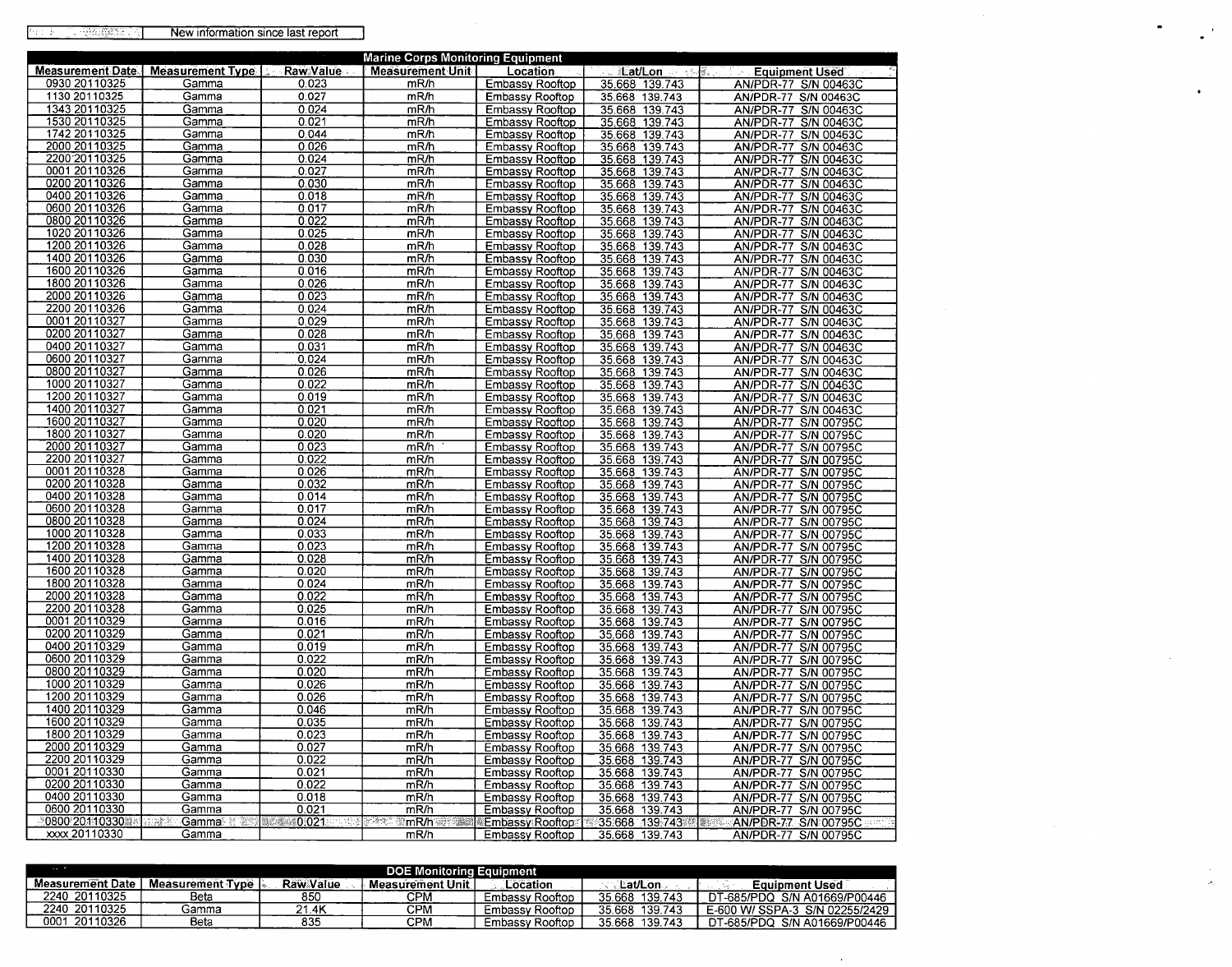|               |             | 25.7K | <b>CPM</b> | Embassy Rooftop        | 35.668 139.743 | E-600 W/ SSPA-3 S/N 02255/2429 |  |
|---------------|-------------|-------|------------|------------------------|----------------|--------------------------------|--|
| 0001 20110326 | Gamma       |       | CPM        |                        |                |                                |  |
| 0200 20110326 | Beta        | 840   |            | Embassy Rooftop        | 35.668 139.743 | DT-685/PDQ S/N A01669/P00446   |  |
| 0200 20110326 | Gamma       | 24K   | CPM        | <b>Embassy Rooftop</b> | 35.668 139.743 | E-600 W/ SSPA-3 S/N 02255/2429 |  |
| 0400 20110326 | Beta        | 875   | <b>CPM</b> | Embassy Rooftop        | 35.668 139.743 | DT-685/PDQ S/N A01669/P00446   |  |
| 0400 20110326 | Gamma       | 25.6K | CPM        | Embassy Rooftop        | 35.668 139.743 | E-600 W/ SSPA-3 S/N 02255/2429 |  |
| 0600 20110326 | Beta        | 865   | CPM        | <b>Embassy Rooftop</b> | 35.668 139.743 | DT-685/PDQ S/N A01669/P00446   |  |
| 0600 20110326 | Gamma       | 23.3K | CPM        | Embassy Rooftop        | 35.668 139.743 | E-600 W/ SSPA-3 S/N 02255/2429 |  |
| 0800 20110326 | Beta        | 880   | <b>CPM</b> | Embassy Rooftop        | 35.668 139.743 | DT-685/PDQ S/N A01669/P00446   |  |
| 0800 20110326 | Gamma       | 23.7K | <b>CPM</b> | <b>Embassy Rooftop</b> | 35.668 139.743 | E-600 W/ SSPA-3 S/N 02255/2429 |  |
| 1020 20110326 | Beta        | 860   | <b>CPM</b> | Embassy Rooftop        | 35.668 139.743 | DT-685/PDQ S/N A01669/P00446   |  |
| 1020 20110326 | Gamma       | 27.0K | CPM        | <b>Embassy Rooftop</b> | 35.668 139.743 | E-600 W/ SSPA-3 S/N 02255/2429 |  |
| 1200 20110326 | Beta        | 920   | CPM        | <b>Embassy Rooftop</b> | 35.668 139.743 | DT-685/PDQ S/N A01669/P00446   |  |
| 1200 20110326 | Gamma       | 33.9K | CPM        | Embassy Rooftop        | 35.668 139.743 | E-600 W/ SSPA-3 S/N 02255/2429 |  |
| 1400 20110326 | <b>Beta</b> | 910   | CPM        | Embassy Rooftop        | 35.668 139.743 | DT-685/PDQ S/N A01669/P00446   |  |
| 1400 20110326 | Gamma       | 33.8K | CPM        | Embassy Rooftop        | 35.668 139.743 | E-600 W/ SSPA-3 S/N 02255/2429 |  |
| 1600 20110326 | Beta        | 860   | CPM        | Embassy Rooftop        | 35.668 139.743 | DT-685/PDQ S/N A01669/P00446   |  |
|               |             |       |            |                        |                | E-600 W/ SSPA-3 S/N 02255/2429 |  |
| 1600 20110326 | Gamma       | 33.3K | <b>CPM</b> | <b>Embassy Rooftop</b> | 35.668 139.743 |                                |  |
| 1800 20110326 | Beta        | 911   | <b>CPM</b> | Embassy Rooftop        | 35.668 139.743 | DT-685/PDQ S/N A01669/P00446   |  |
| 1800 20110326 | Gamma       | 33.4K | <b>CPM</b> | <b>Embassy Rooftop</b> | 35.668 139.743 | E-600 W/ SSPA-3 S/N 02255/2429 |  |
| 2000 20110326 | Beta        | 820   | <b>CPM</b> | <b>Embassy Rooftop</b> | 35.668 139.743 | DT-685/PDQ S/N A01669/P00446   |  |
| 2000 20110326 | Gamma       | 33.3K | <b>CPM</b> | Embassy Rooftop        | 35.668 139.743 | E-600 W/ SSPA-3 S/N 02255/2429 |  |
| 2200 20110326 | Beta        | 930   | <b>CPM</b> | <b>Embassy Rooftop</b> | 35.668 139.743 | DT-685/PDQ S/N A01669/P00446   |  |
| 2200 20110326 | Gamma       | 34.0K | <b>CPM</b> | <b>Embassy Rooftop</b> | 35.668 139.743 | E-600 W/ SSPA-3 S/N 02255/2429 |  |
| 0001 20110327 | Beta        | 680   | <b>CPM</b> | Embassy Rooftop        | 35.668 139.743 | DT-685/PDQ S/N A01669/P00446   |  |
| 0001 20110327 | Gamma       | 34.8K | <b>CPM</b> | <b>Embassy Rooftop</b> | 35.668 139.743 | E-600 W/ SSPA-3 S/N 02255/2429 |  |
| 0200 20110327 | Beta        | 615   | <b>CPM</b> | <b>Embassy Rooftop</b> | 35.668 139.743 | DT-685/PDQ S/N A01669/P00446   |  |
| 0200 20110327 |             | 33.4K | <b>CPM</b> |                        | 35.668 139.743 | E-600 W/ SSPA-3 S/N 02255/2429 |  |
|               | Gamma       |       |            | Embassy Rooftop        |                |                                |  |
| 0400 20110327 | Beta        | 930   | <b>CPM</b> | <b>Embassy Rooftop</b> | 35.668 139.743 | DT-685/PDQ S/N A01669/P00446   |  |
| 0400 20110327 | Gamma       | 33.0K | <b>CPM</b> | <b>Embassy Rooftop</b> | 35.668 139.743 | E-600 W/ SSPA-3 S/N 02255/2429 |  |
| 0600 20110327 | Beta        | 870   | <b>CPM</b> | Embassy Rooftop        | 35.668 139.743 | DT-685/PDQ S/N A01669/P00446   |  |
| 0600 20110327 | Gamma       | 32.6K | <b>CPM</b> | <b>Embassy Rooftop</b> | 35.668 139.743 | E-600 W/ SSPA-3 S/N 02255/2429 |  |
| 0800 20110327 | Beta        | 1.13K | <b>CPM</b> | <b>Embassy Rooftop</b> | 35.668 139.743 | DT-685/PDQ S/N A01669/P00446   |  |
| 0800 20110327 | Gamma       | 31.8K | CPM        | Embassy Rooftop        | 35.668 139.743 | E-600 W/ SSPA-3 S/N 02255/2429 |  |
| 1000 20110327 | Beta        | 774   | CPM        | Embassy Rooftop        | 35.668 139.743 | DT-685/PDQ S/N A01669/P00446   |  |
| 1000 20110327 | Gamma       | 32.7K | <b>CPM</b> | <b>Embassy Rooftop</b> | 35.668 139.743 | E-600 W/ SSPA-3 S/N 02255/2429 |  |
| 1200 20110327 | Beta        | 805   | <b>CPM</b> | Embassy Rooftop        | 35.668 139.743 | DT-685/PDQ S/N A01669/P00446   |  |
| 1200 20110327 | Gamma       | 32.3K | <b>CPM</b> | Embassy Rooftop        | 35.668 139.743 | E-600 W/ SSPA-3 S/N 02255/2429 |  |
| 1400 20110327 | Beta        | 821   | <b>CPM</b> | <b>Embassy Rooftop</b> | 35.668 139.743 | DT-685/PDQ S/N A01669/P00446   |  |
| 1400 20110327 | Gamma       | 32.4K | <b>CPM</b> | Embassy Rooftop        | 35.668 139.743 | E-600 W/ SSPA-3 S/N 02255/2429 |  |
| 1600 20110327 |             | 732   | CPM        | <b>Embassy Rooftop</b> | 35.668 139.743 | DT-685/PDQ S/N A01669/P00446   |  |
|               | Beta        |       |            |                        |                |                                |  |
| 1600 20110327 | Gamma       | 32.4K | <b>CPM</b> | <b>Embassy Rooftop</b> | 35.668 139.743 | E-600 W/ SSPA-3 S/N 02255/2429 |  |
| 1800 20110327 | Beta        | 744   | CPM        | Embassy Rooftop        | 35.668 139.743 | DT-685/PDQ S/N A01669/P00446   |  |
| 1800 20110327 | Gamma       | 32.0K | CPM        | <b>Embassy Rooftop</b> | 35.668 139.743 | E-600 W/ SSPA-3 S/N 02255/2429 |  |
| 2000 20110327 | Beta        | 776   | <b>CPM</b> | Embassy Rooftop        | 35.668 139.743 | DT-685/PDQ S/N A01669/P00446   |  |
| 2000 20110327 | Gamma       | 31.8K | <b>CPM</b> | <b>Embassy Rooftop</b> | 35.668 139.743 | E-600 W/ SSPA-3 S/N 02255/2429 |  |
| 2200 20110327 | Beta        | 770   | <b>CPM</b> | Embassy Rooftop        | 35.668 139.743 | DT-685/PDQ S/N A01669/P00446   |  |
| 2200 20110327 | Gamma       | 32.2K | <b>CPM</b> | Embassy Rooftop        | 35.668 139.743 | E-600 W/ SSPA-3 S/N 02255/2429 |  |
| 0001 20110328 | Beta        | 840   | <b>CPM</b> | <b>Embassy Rooftop</b> | 35.668 139.743 | DT-685/PDQ S/N A01669/P00446   |  |
| 0001 20110328 | Gamma       | 31.0K | <b>CPM</b> | <b>Embassy Rooftop</b> | 35.668 139.743 | E-600 W/ SSPA-3 S/N 02255/2429 |  |
| 0200 20110328 | Beta        | 730   | CPM        | Embassy Rooftop        | 35.668 139.743 | DT-685/PDQ S/N A01669/P00446   |  |
| 0200 20110328 |             | 31.6K | <b>CPM</b> | <b>Embassy Rooftop</b> | 35.668 139.743 | E-600 W/ SSPA-3 S/N 02255/2429 |  |
|               | Gamma       |       |            |                        |                |                                |  |
| 0400 20110328 | Beta        | 690   | <b>CPM</b> | Embassy Rooftop        | 35.668 139.743 | DT-685/PDQ S/N A01669/P00446   |  |
| 0400 20110328 | Gamma       | 30.3K | <b>CPM</b> | Embassy Rooftop        | 35.668 139.743 | E-600 W/ SSPA-3 S/N 02255/2429 |  |
| 0600 20110328 | Beta        | 780   | <b>CPM</b> | Embassy Rooftop        | 35.668 139.743 | DT-685/PDQ S/N A01669/P00446   |  |
| 0600 20110328 | Gamma       | 30.5K | <b>CPM</b> | Embassy Rooftop        | 35.668 139.743 | E-600 W/ SSPA-3 S/N 02255/2429 |  |
| 0800 20110328 | Beta        | 851   | <b>CPM</b> | Embassy Rooftop        | 35.668 139.743 | DT-685/PDQ S/N A01669/P00446   |  |
| 0800 20110328 | Gamma       | 30.0K | <b>CPM</b> | <b>Embassy Rooftop</b> | 35.668 139.743 | E-600 W/ SSPA-3 S/N 02255/2429 |  |
| 1000 20110328 | Beta        | 775   | <b>CPM</b> | <b>Embassy Rooftop</b> | 35.668 139.743 | DT-685/PDQ S/N A01669/P00446   |  |
| 1000 20110328 | Gamma       | 30.0K | CPM        | <b>Embassy Rooftop</b> | 35.668 139.743 | E-600 W/ SSPA-3 S/N 02255/2429 |  |
| 1200 20110328 | Beta        | 560K  | <b>CPM</b> | Embassy Rooftop        | 35.668 139.743 | DT-685/PDQ S/N A01669/P00446   |  |
| 1200 20110328 | Gamma       | 30.2K | <b>CPM</b> | <b>Embassy Rooftop</b> | 35.668 139.743 | E-600 W/ SSPA-3 S/N 02255/2429 |  |
| 1400 20110328 | Beta        | 692   | <b>CPM</b> | Embassy Rooftop        | 35.668 139.743 | DT-685/PDQ S/N A01669/P00446   |  |
| 1400 20110328 | Gamma       | 29.2K | <b>CPM</b> | <b>Embassy Rooftop</b> | 35.668 139.743 | E-600 W/ SSPA-3 S/N 02255/2429 |  |
| 1600 20110328 |             |       |            |                        |                | DT-685/PDQ S/N A01669/P00446   |  |
|               | Beta        | 869   | <b>CPM</b> | <b>Embassy Rooftop</b> | 35.668 139.743 |                                |  |
| 1600 20110328 | Gamma       | 29.7K | <b>CPM</b> | <b>Embassy Rooftop</b> | 35.668 139.743 | E-600 W/ SSPA-3 S/N 02255/2429 |  |
| 1800 20110328 | Beta        | 876   | <b>CPM</b> | <b>Embassy Rooftop</b> | 35.668 139.743 | DT-685/PDQ S/N A01669/P00446   |  |
| 1800 20110328 | Gamma       | 29.8K | <b>CPM</b> | Embassy Rooftop        | 35.668 139.743 | E-600 W/ SSPA-3 S/N 02255/2429 |  |
| 2000 20110328 | Beta        | 643   | <b>CPM</b> | <b>Embassy Rooftop</b> | 35.668 139.743 | DT-685/PDQ S/N A01669/P00446   |  |
| 2000 20110328 | Gamma       | 28.6K | <b>CPM</b> | Embassy Rooftop        | 35.668 139.743 | E-600 W/ SSPA-3 S/N 02255/2429 |  |
| 2200 20110328 | Beta        | 784   | CPM        | Embassy Rooftop        | 35.668 139.743 | DT-685/PDQ S/N A01669/P00446   |  |
| 2200 20110328 | Gamma       | N/A   | <b>CPM</b> | <b>Embassy Rooftop</b> | 35.668 139.743 | E-600 W/ SSPA-3 S/N 02255/2429 |  |
| 0001 20110329 | Beta        | 780   | <b>CPM</b> | Embassy Rooftop        | 35.668 139.743 | DT-685/PDQ S/N A01669/P00446   |  |
|               |             |       |            |                        |                |                                |  |

 $\mathcal{A}^{\mathcal{A}}$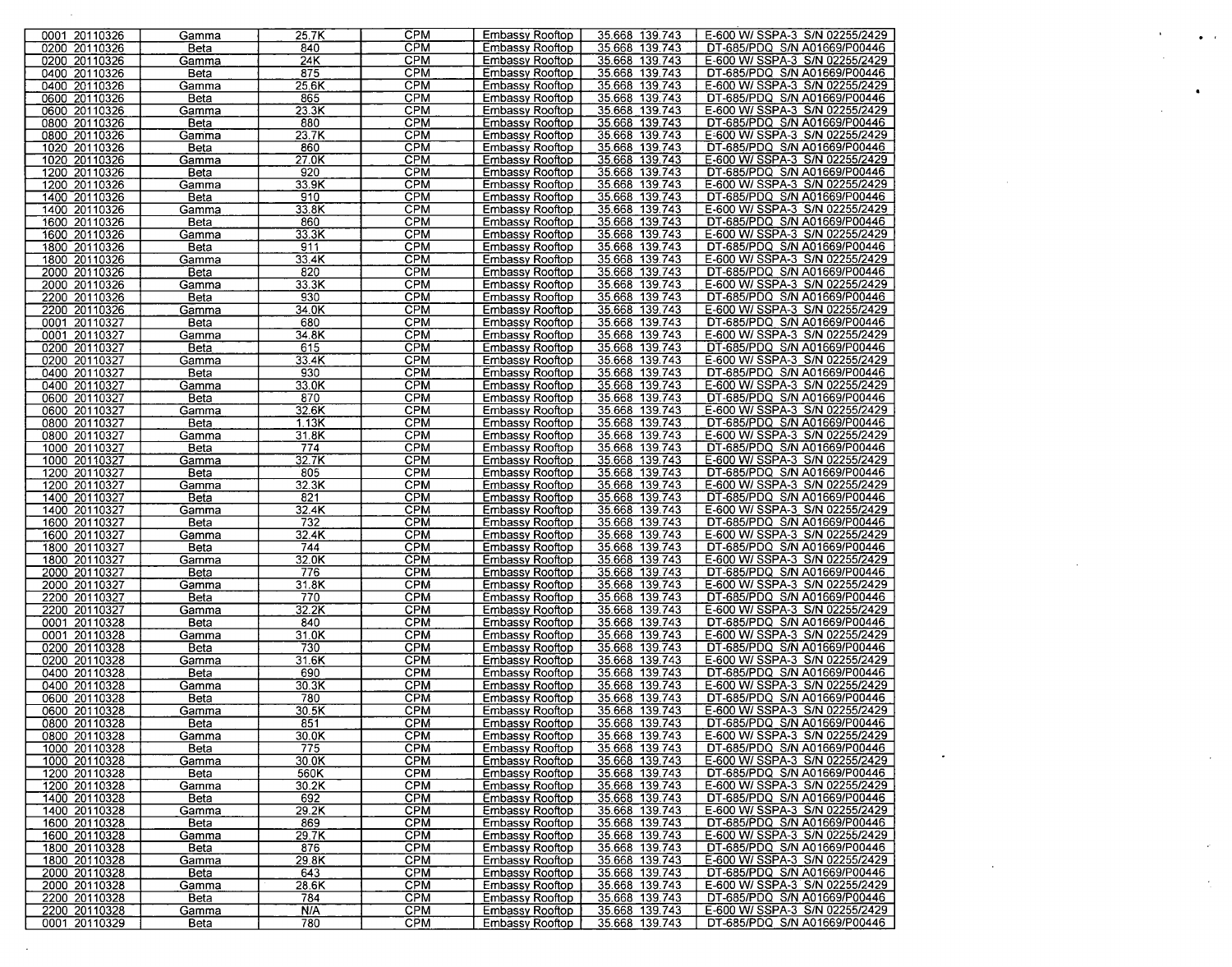| 0001 20110329    | Gamma                                            | N/A                     | <b>CPM</b>               | <b>Embassy Rooftop</b> | 35.668 139.743                    | E-600 W/ SSPA-3 S/N 02255/2429 |
|------------------|--------------------------------------------------|-------------------------|--------------------------|------------------------|-----------------------------------|--------------------------------|
| 0200 20110329    | <b>Beta</b>                                      | 830                     | <b>CPM</b>               | Embassy Rooftop        | 35.668 139.743                    | DT-685/PDQ S/N A01669/P00446   |
| 0200 20110329    | Gamma                                            | N/A                     | <b>CPM</b>               | Embassy Rooftop        | 35.668 139.743                    | E-600 W/ SSPA-3 S/N 02255/2429 |
| 0400 20110329    | <b>Beta</b>                                      | 707                     | <b>CPM</b>               | <b>Embassy Rooftop</b> | 35.668 139.743                    | DT-685/PDQ S/N A01669/P00446   |
| 0400 20110329    | Gamma                                            | N/A                     | <b>CPM</b>               | Embassy Rooftop        | 35.668 139.743                    | E-600 W/ SSPA-3 S/N 02255/2429 |
| 0600 20110329    | Beta                                             | 673                     | CPM                      | <b>Embassy Rooftop</b> | 35.668 139.743                    | DT-685/PDQ S/N A01669/P00446   |
| 0600 20110329    | Gamma                                            | N/A                     | <b>CPM</b>               | <b>Embassy Rooftop</b> | 35.668 139.743                    | E-600 W/ SSPA-3 S/N 02255/2429 |
| 0800 20110329    | <b>Beta</b>                                      | 750                     | <b>CPM</b>               | Embassy Rooftop        | 35.668 139.743                    | DT-685/PDQ S/N A01669/P00446   |
| 0800 20110329    | Gamma                                            | 27.2K                   | <b>CPM</b>               | <b>Embassy Rooftop</b> | 35.668 139.743                    | E-600 W/ SSPA-3 S/N 02255/2429 |
| 1000 20110329    | <b>Beta</b>                                      | 541                     | <b>CPM</b>               | <b>Embassy Rooftop</b> | 139.743<br>35.668                 | DT-685/PDQ S/N A01669/P00446   |
| 1000 20110329    | Gamma                                            | 28.5K                   | <b>CPM</b>               | <b>Embassy Rooftop</b> | 35,668 139.743                    | E-600 W/ SSPA-3 S/N 02255/2429 |
| 1200 20110329    | Beta                                             | 668                     | <b>CPM</b>               | <b>Embassy Rooftop</b> | 35.668 139.743                    | DT-685/PDQ S/N A01669/P00446   |
| 1200 20110329    | Gamma                                            | 28.1K                   | <b>CPM</b>               | <b>Embassy Rooftop</b> | 35.668 139.743                    | E-600 W/ SSPA-3 S/N 02255/2429 |
| 1400 20110329    | Beta                                             | 560                     | <b>CPM</b>               | Embassy Rooftop        | 35.668 139.743                    | DT-685/PDQ S/N A01669/P00446   |
| 1400 20110329    | Gamma                                            | 27.8K                   | CPM                      | Embassy Rooftop        | 35.668 139.743                    | E-600 W/ SSPA-3 S/N 02255/2429 |
| 1600 20110329    | <b>Beta</b>                                      | 719                     | <b>CPM</b>               | Embassy Rooftop        | 35.668 139.743                    | DT-685/PDQ S/N A01669/P00446   |
| 1600 20110329    | Gamma                                            | 28.5K                   | $\overline{\text{CPM}}$  | <b>Embassy Rooftop</b> | 35.668 139.743                    | E-600 W/ SSPA-3 S/N 02255/2429 |
| 1800 20110329    | <b>Beta</b>                                      | 565                     | <b>CPM</b>               | Embassy Rooftop        | 35.668 139.743                    | DT-685/PDQ S/N A01669/P00446   |
| 1800 20110329    | Gamma                                            | 27.8K                   | <b>CPM</b>               | Embassy Rooftop        | 35.668 139.743                    | E-600 W/ SSPA-3 S/N 02255/2429 |
| 2000 20110329    | Beta                                             | 723                     | <b>CPM</b>               | Embassy Rooftop        | 35.668 139.743                    | DT-685/PDQ S/N A01669/P00446   |
| 2000 20110329    | Gamma                                            | 27.7K                   | <b>CPM</b>               | Embassy Rooftop        | 35.668 139.743                    | E-600 W/ SSPA-3 S/N 02255/2429 |
| 2200 20110329    | Beta                                             | 622                     | <b>CPM</b>               | <b>Embassy Rooftop</b> | 35.668 139.743                    | DT-685/PDQ S/N A01669/P00446   |
| 2200 20110329    | Gamma                                            | 27.6K                   | <b>CPM</b>               | Embassy Rooftop        | 35.668 139.743                    | E-600 W/ SSPA-3 S/N 02255/2429 |
| 20110330<br>0001 | Beta                                             | 745                     | <b>CPM</b>               | Embassy Rooftop        | 35.668 139.743                    | DT-685/PDQ S/N A01669/P00446   |
| 20110330<br>0001 | Gamma                                            | 27.6K                   | <b>CPM</b>               | <b>Embassy Rooftop</b> | 35.668 139.743                    | E-600 W/ SSPA-3 S/N 02255/2429 |
| 0200 20110330    | Beta                                             | 685                     | <b>CPM</b>               | Embassy Rooftop        | 35.668 139.743                    | DT-685/PDQ S/N A01669/P00446   |
| 0200 20110330    | Gamma                                            | 26.4K                   | CPM                      | <b>Embassy Rooftop</b> | 35.668 139.743                    | E-600 W/ SSPA-3 S/N 02255/2429 |
| 0400 20110330    | Beta                                             | 675                     | <b>CPM</b>               | Embassy Rooftop        | 35.668 139.743                    | DT-685/PDQ S/N A01669/P00446   |
| 0400 20110330    | Gamma                                            | 27.1K                   | <b>CPM</b>               | <b>Embassy Rooftop</b> | 35.668 139.743                    | E-600 W/ SSPA-3 S/N 02255/2429 |
| 0600 20110330    | <b>Beta</b>                                      | 705                     | <b>CPM</b>               | Embassy Rooftop        | 35.668 139.743                    | DT-685/PDQ S/N A01669/P00446   |
| 0600 20110330    | Gamma                                            | 27.0K                   | CPM                      | Embassy Rooftop        | 35.668 139.743                    | E-600 W/ SSPA-3 S/N 02255/2429 |
| 0800 20110330    | an di Jawa<br>Kabupatèn Ka<br>कर्णदे<br>- Beta ⊹ | 655<br>-22<br>i jiwa    | CPM:<br>8                | Embassy Rooftop.       | 35.668 139.743                    | DT-685/PDQ S/N:A01669/P00446   |
| 0800 20110330    | -Gamma⇔≧e<br>na za Su                            | $-27.7K$<br>rita Silver | CPM <sub>2</sub><br>E. W | Embassy Rooftop        | ਾ≼: 35.668 ੋ139.743 <sup></sup> ਾ | E-600 W/ SSPA-3 S/N 02255/2429 |
| xxx 20110330     | Beta                                             |                         | <b>CPM</b>               | Embassy Rooftop        | 35.668 139.743                    | DT-685/PDQ S/N A01669/P00446   |
| xxxx 20110330    | Gamma                                            |                         | CPM                      | Embassy Rooftop        | 35.668 139.743                    | E-600 W/ SSPA-3 S/N 02255/2429 |

| SAIC OmniTrak PPM-2000  |                         |            |                  |                           |                      |                |  |  |  |  |  |  |  |
|-------------------------|-------------------------|------------|------------------|---------------------------|----------------------|----------------|--|--|--|--|--|--|--|
| <b>Measurement Date</b> | <b>Measurement Type</b> | ੰRaw Value | Measurement Unit | ेल्के<br>Location         | Lat/Lon <sup>*</sup> | ುRemarks ಹ≪⊗ಟ∵ |  |  |  |  |  |  |  |
| 1930 20110328           | Gamma                   | 2530       | CPM              | Embassy Entrance          | 35.668 139.743       |                |  |  |  |  |  |  |  |
| 2130 20110328           | Gamma                   | 2529       | CPM              | Embassy Entrance I        | 35.668 139.743       |                |  |  |  |  |  |  |  |
| 0030 20110329           | Gamma                   | 2511       | срм              | Embassy Entrance I        | 35.668 139.743       |                |  |  |  |  |  |  |  |
| 0200 20110329           | Gamma                   | 2505       | CPM              | Embassy Entrance I        | 35.668 139.743       |                |  |  |  |  |  |  |  |
| 0400 20110329           | Gamma                   | 2530       | CPM              | <b>Embassy Entrance  </b> | 35.668 139.743       |                |  |  |  |  |  |  |  |
| 0600 20110329           | Gamma                   | 2488       | CPM              | Embassy Entrance I        | 35.668 139.743       |                |  |  |  |  |  |  |  |
| 0815 20110329           | Gamma                   | 2355       | CPM              | Embassy Entrance          | 35.668 139.743       |                |  |  |  |  |  |  |  |

| <b>iCAM Air Sampler</b> |                  |                        |                       |                      |                         |                        |                           |                        |  |  |  |  |
|-------------------------|------------------|------------------------|-----------------------|----------------------|-------------------------|------------------------|---------------------------|------------------------|--|--|--|--|
| <b>Measurement Date</b> | Alpha Background | <b>Beta Background</b> | <b>Alpha Readings</b> | <b>Beta Readings</b> | <b>Measurement Unit</b> | Location               | <b>ા∠at/L</b> on સ્કલ્ટની | Air Flow 1980)<br>-723 |  |  |  |  |
| 2240 20110325           | N/A              | N/A                    | 3.34E-13              | 5.33E-12             | uCi/cc                  | Embassy Rooftop        | 35.668 139.743            | N/A                    |  |  |  |  |
| 20110326<br>0001        | N/A              | N/A                    | $2.31E-13$            | $-5.31E-12$          | uCi/cc                  | Embassy Rooftop        | 35.668<br>139.743         | N/A                    |  |  |  |  |
| 0200 20110326           | N/A              | N/A                    | 2.61E-13              | $-1.30E - 12$        | uCi/cc                  | <b>Embassy Rooftop</b> | 35.668<br>139.743         | N/A                    |  |  |  |  |
| 0400 20110326           | N/A              | N/A                    | -2.99E-13             | 3.03E-11             | uCi/cc                  | Embassy Rooftop        | 35.668<br>139.743         | N/A                    |  |  |  |  |
| 0600 20110326           | N/A              | N/A                    | $-8.68E-13$           | 8.65E-12             | uCi/cc                  | Embassy Rooftop        | 35.668<br>139.743         | N/A                    |  |  |  |  |
| 0800 20110326           | N/A              | N/A                    | 4.31E-13              | -5.72E-12            | uCi/cc                  | Embassy Rooftop        | 35.668 139.743            | N/A                    |  |  |  |  |
| 1020 20110326           | N/A              | N/A                    | $-3.86E - 13$         | 5.23E-12             | uCi/cc                  | Embassy Rooftop        | 35.668 139.743            | N/A                    |  |  |  |  |
| 1200 20110326           | N/A              | N/A                    | 3.31E-13              | 6.06E-12             | uCi/cc                  | Embassy Rooftop        | 35.668<br>139.743         | 1.3 CFM                |  |  |  |  |
| 1400 20110326           | N/A              | N/A                    | $-5.29E-13$           | 9.64E-11             | uCi/cc                  | Embassy Rooftop        | 35.668<br>139.743         | 1.2 CFM                |  |  |  |  |
| 1600 20110326           | N/A              | N/A                    | $-4.41E-13$           | $-1.42E-11$          | uCi/cc                  | Embassy Rooftop        | 35.668 139.743            | 1.2 CFM                |  |  |  |  |
| 1800 20110326           | N/A              | N/A                    | 8.24E-13              | $-6.38E - 12$        | uCi/cc                  | Embassy Rooftop        | 35.668<br>139.743         | 1.2 CFM                |  |  |  |  |
| 2000 20110326           | N/A              | N/A                    | $-3.33E-13$           | 6.88E-12             | uCi/cc                  | Embassy Rooftop        | 35.668<br>139,743         | 1.2 CFM                |  |  |  |  |
| 2200 20110326           | N/A              | N/A                    | 6.32E-13              | -2.27E-12            | uCi/cc                  | Embassy Rooftop        | 35.668<br>139.743         | I.2 CFM                |  |  |  |  |
| 20110327<br>0001        | N/A              | N/A                    | $-1.32E-13$           | $-1.33E - 11$        | uCi/cc                  | Embassy Rooftop        | 139.743<br>35.668         | 1.1 CFM                |  |  |  |  |
| 0200 20110327           | N/A              | N/A                    | $-4.72E-13$           | 9.20E-13             | uCi/cc                  | Embassy Rooftop        | 35.668<br>139.743         | 1.1 CFM                |  |  |  |  |
| 0400 20110327           | N/A              | N/A                    | 1.09E-12              | $-9.51E-12$          | uCi/cc                  | Embassy Rooftop        | 35.668<br>139.743         | 1.2 CFM                |  |  |  |  |
| 0600 20110327           | N/A              | N/A                    | 4.85E-13              | 1.68E-12             | uCi/cc                  | Embassy Rooftop        | 139.743<br>35.668         | <b>1.1 CFM</b>         |  |  |  |  |
| 0800 20110327           | N/A              | N/A                    | $-2.11E-12$           | .50E-11              | uCi/cc                  | Embassy Rooftop        | 139.743<br>35.668         | <b>1.1 CFM</b>         |  |  |  |  |
| 1000 20110327           | N/A              | N/A                    | 5.84E-14              | $-1.36E - 11$        | uCi/cc                  | Embassy Rooftop        | 35.668<br>139.743         | 1.1 CFM                |  |  |  |  |
| 1200 20110327           | N/A              | N/A                    | $-7.93E - 14$         | $-5.14E-12$          | uCi/cc                  | Embassy Rooftop        | 35.668<br>139.743         | 1.2 CFM                |  |  |  |  |
| 1400 20110327           | N/A              | N/A                    | 7.44E-14              | $-1.22E - 12$        | uCi/cc                  | Embassy Rooftop        | 35.668<br>139.743         | 1.2 CFM                |  |  |  |  |
| 1600 20110327           | N/A              | N/A                    | $-4.42E-14$           | 4.48E-12             | uCi/cc                  | Embassy Rooftop        | 35.668 139.743            | 1.2 CFM                |  |  |  |  |

 $\hat{\pmb{q}}_{i+1}$ 

 $\bullet$ 

a<br>Maria Caracteria

 $\frac{d}{d\phi}$ 

 $\frac{1}{2}$ 

 $\mathcal{A}^{\mathcal{A}}$ 

 $\hat{\mathcal{L}}$ 

 $\ddot{\phantom{1}}$ 

 $\frac{1}{2}$